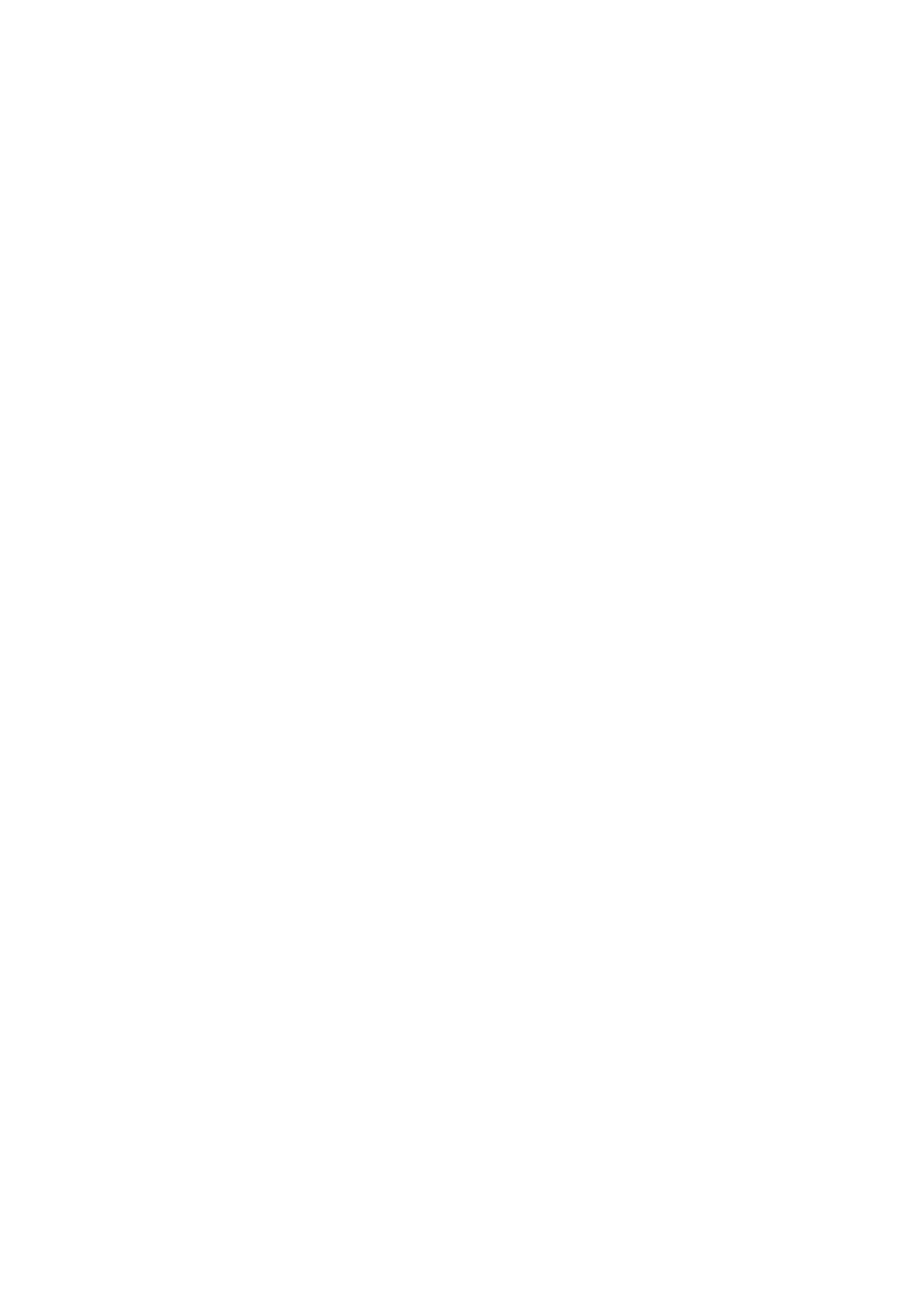**General Assembly** Official Records Seventy-sixth session Supplement No. 46

# **Report of the United Nations Scientific Committee on the Effects of Atomic Radiation**

**Sixty-seventh session (2–6 November 2020)**



United Nations • New York, 2021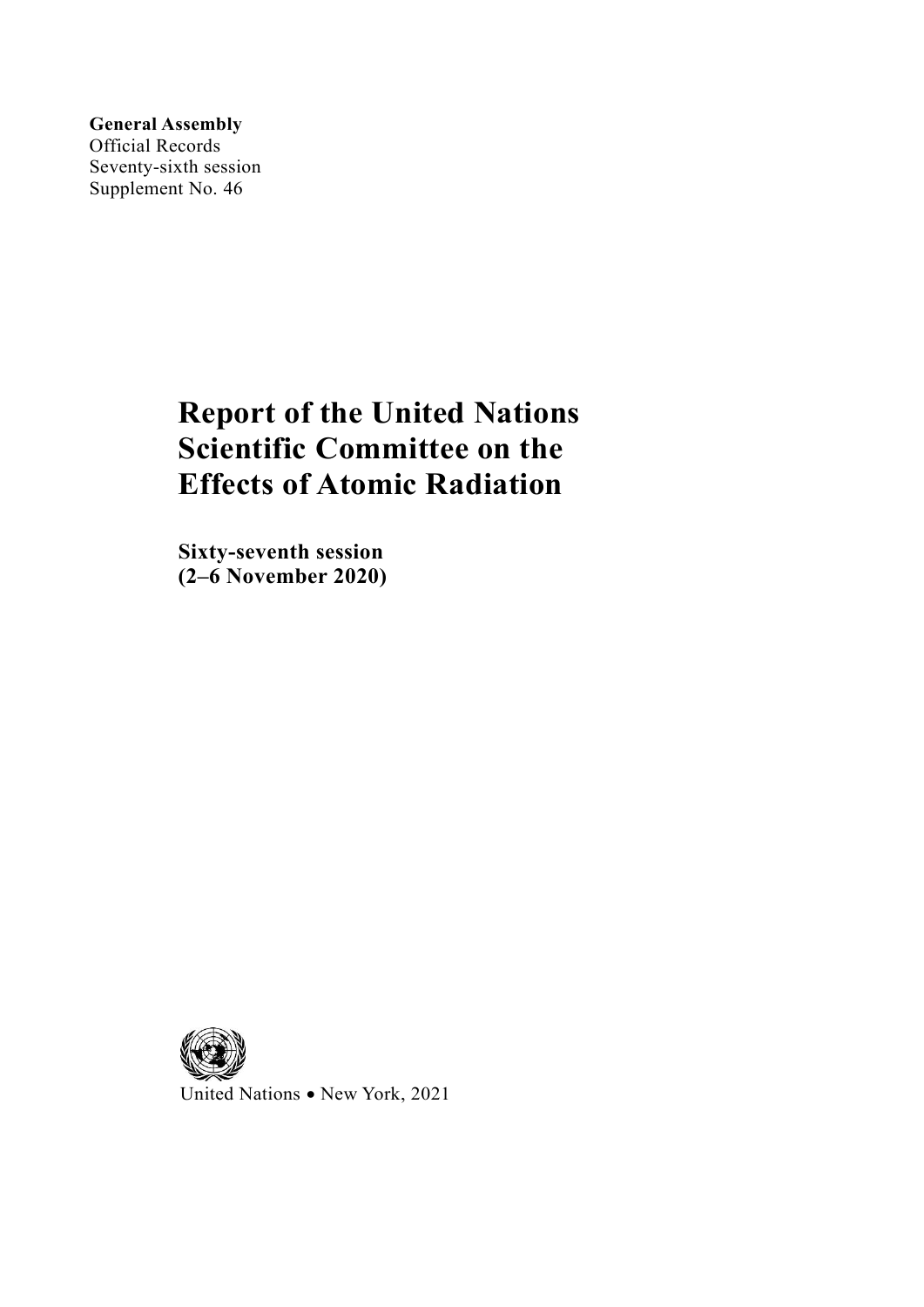*Note*

Symbols of United Nations documents are composed of letters combined with figures. Mention of such a symbol indicates a reference to a United Nations document.

ISSN 0255-1373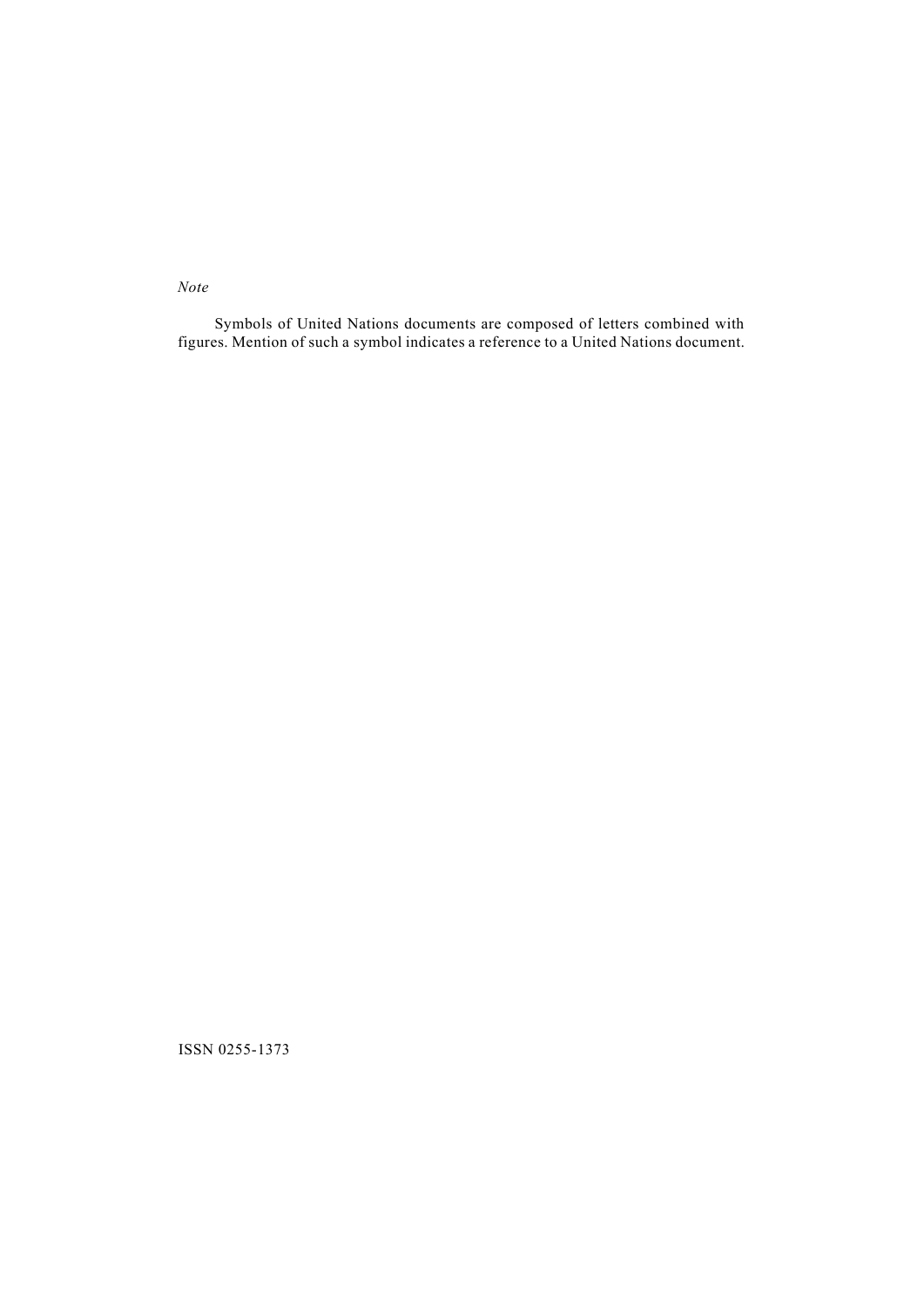# [10 February 2021]

| Contents |
|----------|
|----------|

| Chapter    |                                                                                                                                                                                        |                                                                                                                                                                 | Page |  |
|------------|----------------------------------------------------------------------------------------------------------------------------------------------------------------------------------------|-----------------------------------------------------------------------------------------------------------------------------------------------------------------|------|--|
| L.         |                                                                                                                                                                                        |                                                                                                                                                                 |      |  |
| II.        | Deliberations of the United Nations Scientific Committee on the Effects of Atomic                                                                                                      |                                                                                                                                                                 |      |  |
|            | А.                                                                                                                                                                                     |                                                                                                                                                                 |      |  |
|            | <b>B.</b>                                                                                                                                                                              |                                                                                                                                                                 |      |  |
|            |                                                                                                                                                                                        | 1.                                                                                                                                                              |      |  |
|            |                                                                                                                                                                                        | 2.                                                                                                                                                              |      |  |
|            |                                                                                                                                                                                        | 3.                                                                                                                                                              |      |  |
|            |                                                                                                                                                                                        | Epidemiological studies of radiation and cancer<br>4.                                                                                                           |      |  |
|            |                                                                                                                                                                                        | Public information and outreach strategy (2020–2024)<br>5.                                                                                                      |      |  |
|            | $\mathcal{C}$ .                                                                                                                                                                        | Update on the implementation of the Committee's long-term strategic directions                                                                                  |      |  |
|            | D.                                                                                                                                                                                     |                                                                                                                                                                 |      |  |
|            | E.                                                                                                                                                                                     |                                                                                                                                                                 |      |  |
| III.       |                                                                                                                                                                                        |                                                                                                                                                                 |      |  |
|            | А.                                                                                                                                                                                     | Evaluation of medical exposure to ionizing radiation                                                                                                            |      |  |
|            | B.                                                                                                                                                                                     | Levels and effects of radiation exposure due to the accident at the Fukushima<br>Daiichi nuclear power station: implications of information published since the |      |  |
|            |                                                                                                                                                                                        | The accident and the releases of radioactive material into the environment<br>1.                                                                                |      |  |
|            |                                                                                                                                                                                        | 2.                                                                                                                                                              |      |  |
|            |                                                                                                                                                                                        | 3.                                                                                                                                                              |      |  |
|            |                                                                                                                                                                                        | 4.                                                                                                                                                              |      |  |
|            |                                                                                                                                                                                        | 5.<br>Radiation exposures and effects on non-human biota                                                                                                        |      |  |
|            | $\mathcal{C}$ .                                                                                                                                                                        | Biological mechanisms relevant for the inference of cancer risks from low-dose and                                                                              |      |  |
| Appendices |                                                                                                                                                                                        |                                                                                                                                                                 |      |  |
| Ι.         | Members of national delegations attending the sixty-fourth to sixty-seventh sessions of<br>the United Nations Scientific Committee on the Effects of Atomic Radiation in the           |                                                                                                                                                                 |      |  |
| П.         | Scientific staff and consultants cooperating with the United Nations Scientific Committee<br>on the Effects of Atomic Radiation in the preparation of its scientific reports for 2020. |                                                                                                                                                                 |      |  |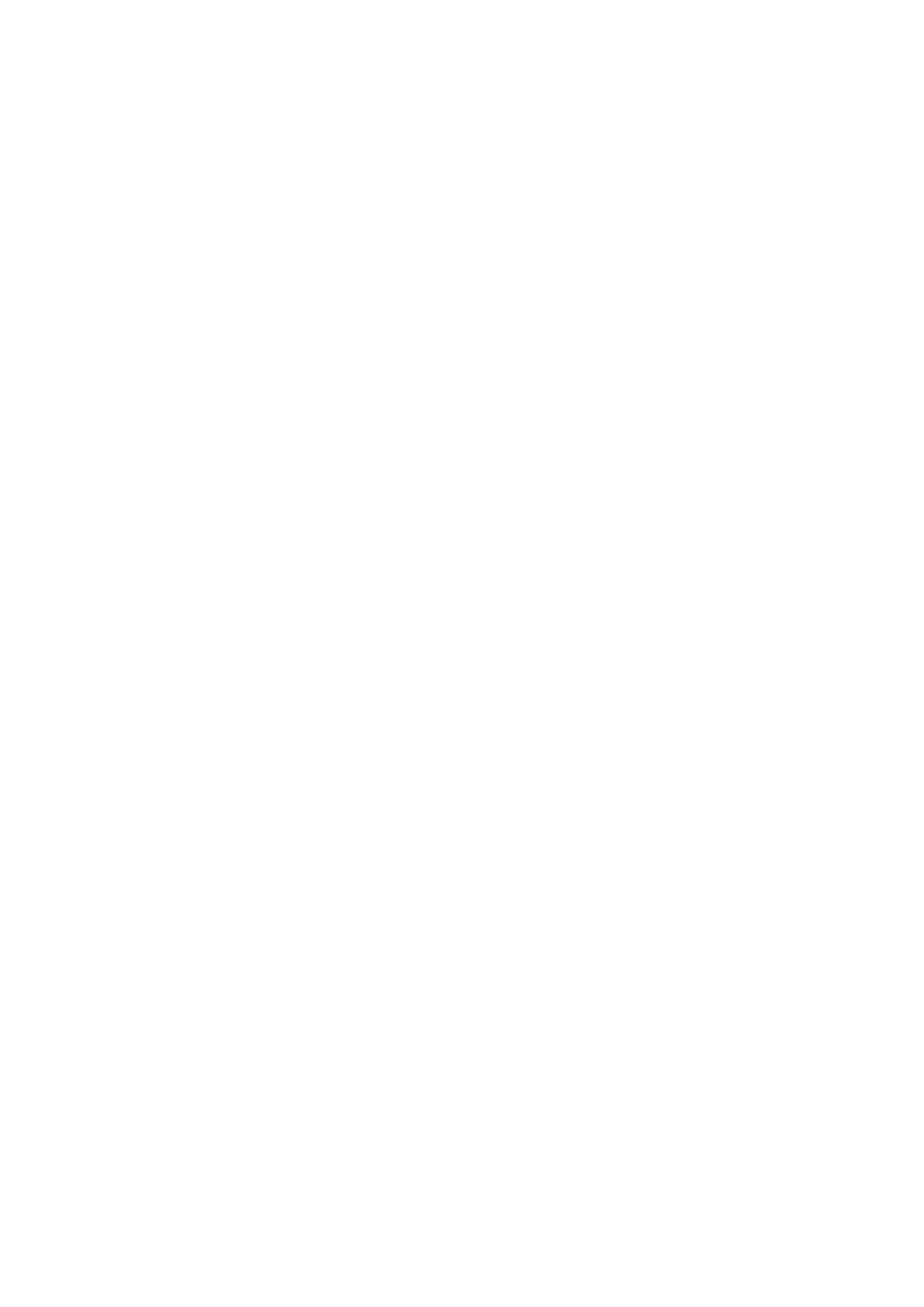# **Chapter I**

# **Introduction**

**\_\_\_\_\_\_\_\_\_\_\_\_\_\_\_\_\_\_**

1. Since the establishment of the United Nations Scientific Committee on the Effects of Atomic Radiation (UNSCEAR) by the General Assembly in its resolution 913 (X) of 3 December 1955, the mandate of the Committee has been to undertake broad assessments of the sources of ionizing radiation and its effects on human health and the environment.<sup>1</sup> In pursuit of its mandate, the Committee thoroughly reviews and evaluates global and regional exposures to radiation. The Committee also evaluates evidence of radiation-induced health effects in exposed groups and advances in the understanding of the biological mechanisms by which radiation-induced effects on human health or on non-human biota can occur. Those assessments provide the scientific foundation used, inter alia, by the relevant agencies of the United Nations system in formulating international standards for the protection of the general public, workers and patients against ionizing radiation;<sup>2</sup> those standards, in turn, are linked to important legal and regulatory instruments.

2. Exposure to ionizing radiation arises from naturally occurring sources (such as radiation from outer space and radon gas emanating from rocks in the Earth) and from sources with an artificial origin (such as medical diagnostic and therapeutic procedures; radioactive material resulting from nuclear weapons testing; energy generation, including by means of nuclear power; unplanned events such as the nuclear power station accident at Chernobyl in April 1986 and that following the great east-Japan earthquake and tsunami of March 2011; and workplaces where there may be increased exposure to artificial or naturally occurring sources of r adiation).

 $<sup>1</sup>$  The United Nations Scientific Committee on the Effects of Atomic Radiation was established by</sup> the General Assembly at its tenth session, in 1955. The terms of reference of the Committee are set out in resolution 913 (X). The Scientific Committee was originally composed of the following States Members of the United Nations: Argentina, Australia, Belgium, Brazil, Canada, Czechoslovakia (later succeeded by Slovakia), Egypt, France, India, Japan, Mexico, Sweden, Union of Soviet Socialist Republics (later succeeded by the Russian Federation), United Kingdom of Great Britain and Northern Ireland and United States of America. The membership of the Scientific Committee was subsequently enlarged by the Assembly in its resolution 3154 C (XXVIII) of 14 December 1973 to include the Federal Republic of Germany (later succeeded by Germany), Indonesia, Peru, Poland and the Sudan. By its resolution [41/62](http://undocs.org/A/RES/41/62) B of 3 December 1986, the General Assembly increased the membership of the Committee to 21 members and invited China to become a member. In its resolution [66/70,](http://undocs.org/A/RES/66/70) the General Assembly further enlarged the membership of the Committee to 27 and invited Belarus, Finland, Pakistan, the Republic of Korea, Spain and Ukraine to become members.

<sup>2</sup> For example, the International Atomic Energy Agency (IAEA) safety standard entitled *Radiation Protection and Safety of Radiation Sources: International Basic Safety Standards – General Safety Requirements Part 3*, co-sponsored by the European Commission, the Food and Agriculture Organization of the United Nations (FAO), IAEA, the International Labour Organization (ILO), the Nuclear Energy Agency of the Organization for Economic Cooperation and Development (NEA/OECD), the Pan American Health Organization (PAHO), the United Nations Environment Programme (UNEP) and the World Health Organization (WHO).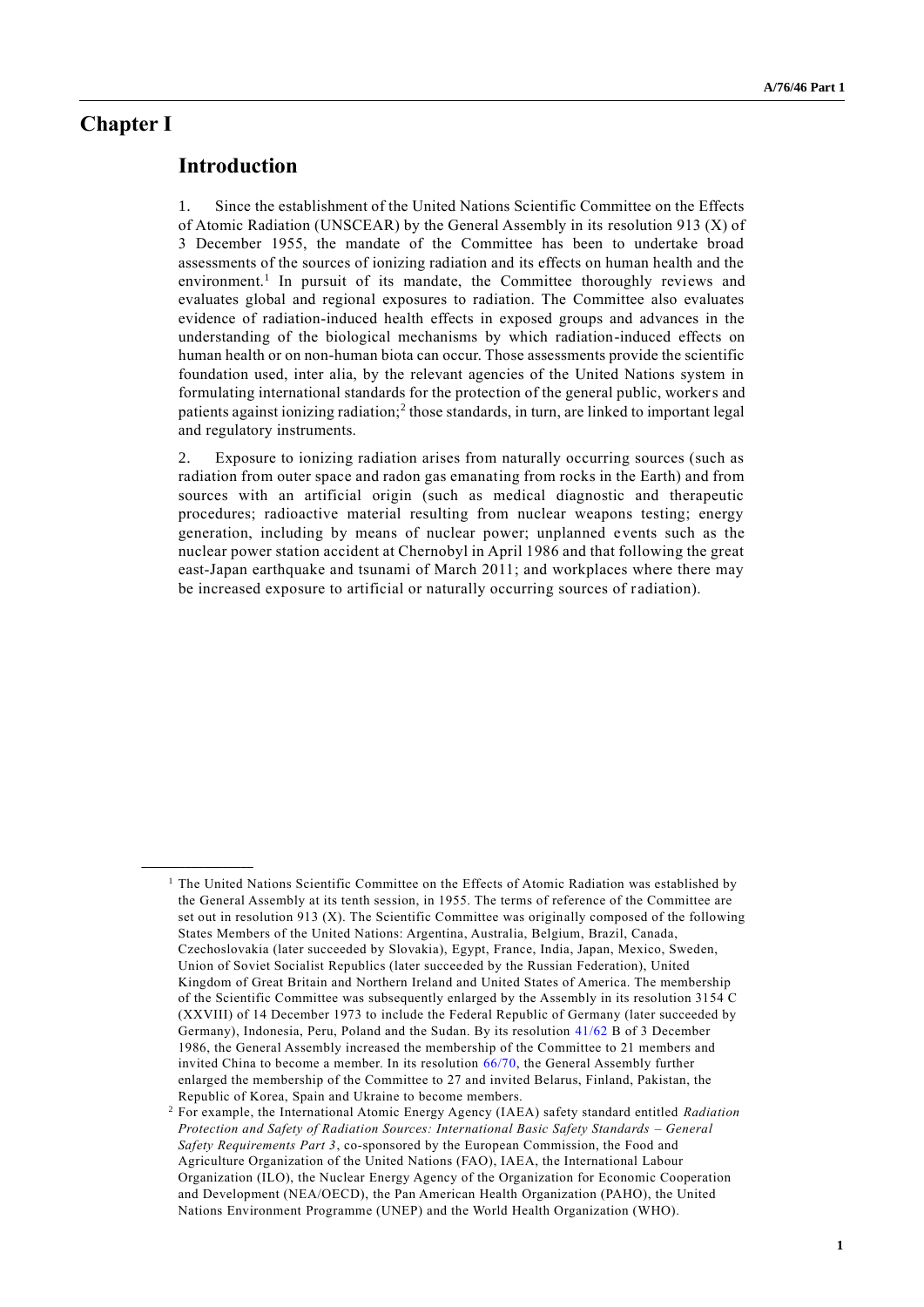# **Chapter II**

# **Deliberations of the United Nations Scientific Committee on the Effects of Atomic Radiation at its sixty-seventh session**

3. The Scientific Committee held its sixty-seventh session online from 2 to 6 November 2020.<sup>3</sup> The following served as officers of the Committee: Gillian Hirth (Australia), Chair; and Jing Chen (Canada), Anna Friedl (Germany) and Jin Kyung Lee (Republic of Korea), Vice-Chairs; and Anssi Auvinen (Finland) was elected as Rapporteur for the sixty-seventh session.

4. The Scientific Committee took note of and discussed General Assembly resolution [74/81](http://undocs.org/A/RES/74/81) on the effects of atomic radiation, in which the Assembly, inter alia: (a) requested the United Nations Environment Programme (UNEP) to continue, within existing resources, to service the Committee and to disseminate its findings to Member States, the scientific community and the public and to ensure that the administrative measures in place are appropriate, including clear roles, so that the secretariat is able to adequately and efficiently service the Committee in a predictable and sustainable manner and effectively facilitate the use of the invaluable expertise offered to the Committee by its members in order that the Committee may discharge the responsibilities and mandate entrusted to it by the General Assembly; (b) welcomed the appointment of a new Secretary of the Committee by UNEP and urged UNEP to ensure that future recruitment processes are conducted in an efficient, effective, timely and transparent manner; (c) welcomed the establishment of the post of Deputy Secretary, which replaces the previous post of Scientific Officer, allows for the deputization of the Deputy Secretary as Secretary as appropriate and assists in the avoidance of disruptions in staffing; and (d) requested the Secretary-General to strengthen support for the Committee within existing resources, particularly with regard to the increase in operational costs in the case of a further increase in membership, and to report to the General Assembly at its seventy-fifth session on those issues.

5. In regard to points (c) and (d) above, the Scientific Committee's normal operation had been impacted by the coronavirus disease (COVID-19) pandemic. The Committee welcomed the establishment of the position of Deputy Secretary. However, the COVID-19 pandemic resulted in a delay in the appointment of an officer to the position of Deputy Secretary of the Committee, as the United Nations had implemented a recruitment freeze for all regular budget-funded United Nations posts. In addition, the Committee was unable to hold its sixty-seventh session in July 2020 as originally planned and postponed the session until 2–6 November 2020, when it was held online. Since it would not be timely to report to the General Assembly after the planned sixty-seventh session in November 2020, it was decided to report on the Committee's intersessional activities by means of a note by the Chair of the Committee [\(A/75/46\)](http://undocs.org/A/75/46) and an oral report before the conclusion of the seventy-fifth session of the General Assembly.

6. In regard to points (a), (b) and (c) above, the Scientific Committee heard a statement from the representative of UNEP, who acknowledged and thanked the Committee for its continued work and progress during the COVID-19 pandemic. He explained the budget difficulties leading to the freeze of all recruitments for posts under the United Nations regular budget, which had halted the recruitment of a Deputy Secretary for the Committee, and noted that UNEP was committed to

<sup>&</sup>lt;sup>3</sup> The sixty-seventh session of the Scientific Committee was attended by 212 participants from 27 States members of the Committee, observers for Algeria, Iran (Islamic Republic of), Norway and the United Arab Emirates, in accordance with paragraph 23 of General Assembly resolution [74/81,](http://undocs.org/A/RES/74/81) and observers for the Comprehensive Nuclear-Test-Ban Treaty Organization, the European Union, the International Agency for Research on Cancer, IAEA, the International Commission on Radiation Units and Measurements, the International Commission on Radiological Protection (ICRP), FAO, ILO, NEA/OECD, UNEP and WHO.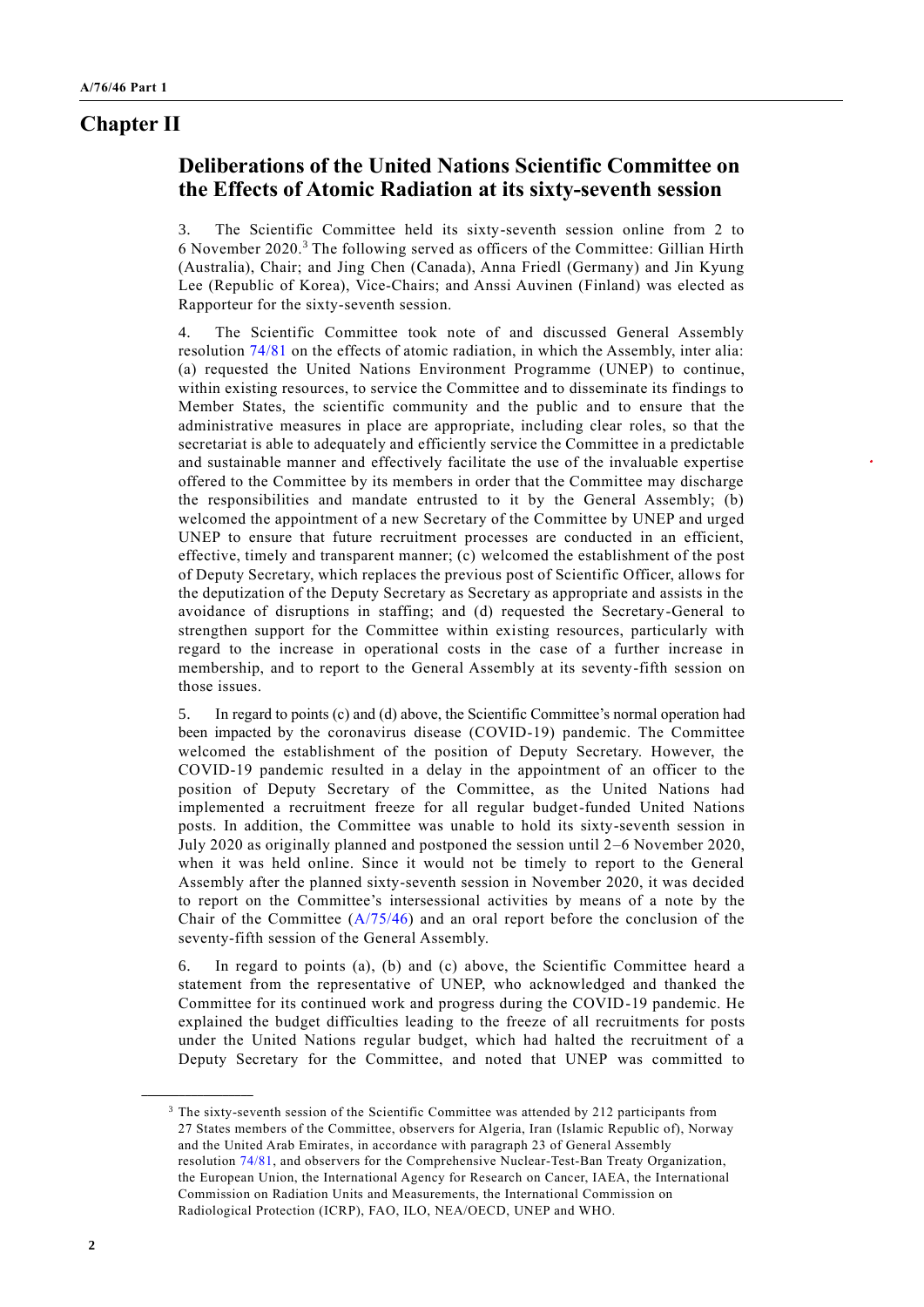completing the appointment of a Deputy Secretary for UNSCEAR as soon as the regular budget freeze was resolved. He expressed appreciation for the contributions to the UNSCEAR General Trust Fund that had been received from Australia, Belgium, Germany, Japan and Spain. The Committee also heard a statement from the representative of Indonesia. Issues raised by the Committee are reported in chapter II, section E ("Administrative issues").

### **A. Completed evaluations**

**\_\_\_\_\_\_\_\_\_\_\_\_\_\_\_\_\_\_**

7. The Scientific Committee discussed three scientific annexes to the present report (see chapter III), agreed on their findings and requested that the three scientific annexes be published in the usual manner, subject to the modifications agreed upon, and final adoption be conducted using a silence procedure due to the COVID-19 pandemic, as that procedure had been adopted by the Committee for use at the sixty-seventh session.

8. At its sixtieth session, the Scientific Committee had endorsed the plan for the collection and evaluation of data on medical exposure. Given that radiation exposures of patients worldwide are the main artificial source of human exposure to ionizing radiation, that there has been a continuing upward trend in collective doses to populations and that the pace of technological development in this field continues to accelerate, the Committee's regular evaluations of collective doses to populations and trends continue to be an important priority.

9. As at 30 September 2019, 58 countries had submitted data on medical exposures, and the Scientific Committee recognized the efforts of the expert group on medical exposure in carefully and systematically reviewing the submitted data and working with national contact persons to clarify any ambiguities. <sup>4</sup> The Committee discussed and approved for publication the scientific annex on the evaluation of medical exposure to ionizing radiation.

10. At its sixty-fifth session, the Scientific Committee considered the project plan to produce an update to annex A of the UNSCEAR 2013 report.<sup>5</sup> The aim was to produce a report summarizing all information that was available by the end of 2019, on levels and effects of radiation exposure due to the accident at the Fukushima Daiichi nuclear power station, and the implications of the new information for the UNSCEAR 2013 report. At its sixty-sixth session, the Committee endorsed having a more focused scope of the detailed analyses of doses to the public and concurred that the outreach material on issues of considerable media or public interest should be dealt with separately, as part of the secretariat's outreach plan. At its sixty-seventh session, the Committee discussed and approved for publication the scientific annex on the levels and effects of radiation exposure due to the accident at the Fukushima Daiichi nuclear power station: implications of information published since the UNSCEAR 2013 report.

11. At its sixty-third session, the Scientific Committee decided to compile an up-to-date overview of the following: up-to-date knowledge of biological mechanisms by which radiation influences the development of disease, in particular at low incremental doses and low dose rates; the implications for the dose -response relationships for health effects at low doses; and thus the relevance for estimating associated risks to health, as well as the relevance for the inference of cancer risks. An expert group was established that submitted progress reports to the Committee for consideration at its sixty-fourth, sixty-fifth and sixty-sixth sessions. At its sixty-seventh session, the Committee discussed and approved for publication the

<sup>4</sup> To put this in perspective, 58 countries is a small number of the total of 193 States Members of the United Nations.

<sup>5</sup> *Sources, Effects and Risks of Ionizing Radiation: United Nations Scientific Committee on the Effects of Atomic Radiation 2013 Report to the General Assembly*, vol. I (United Nations publication, 2014), annex A.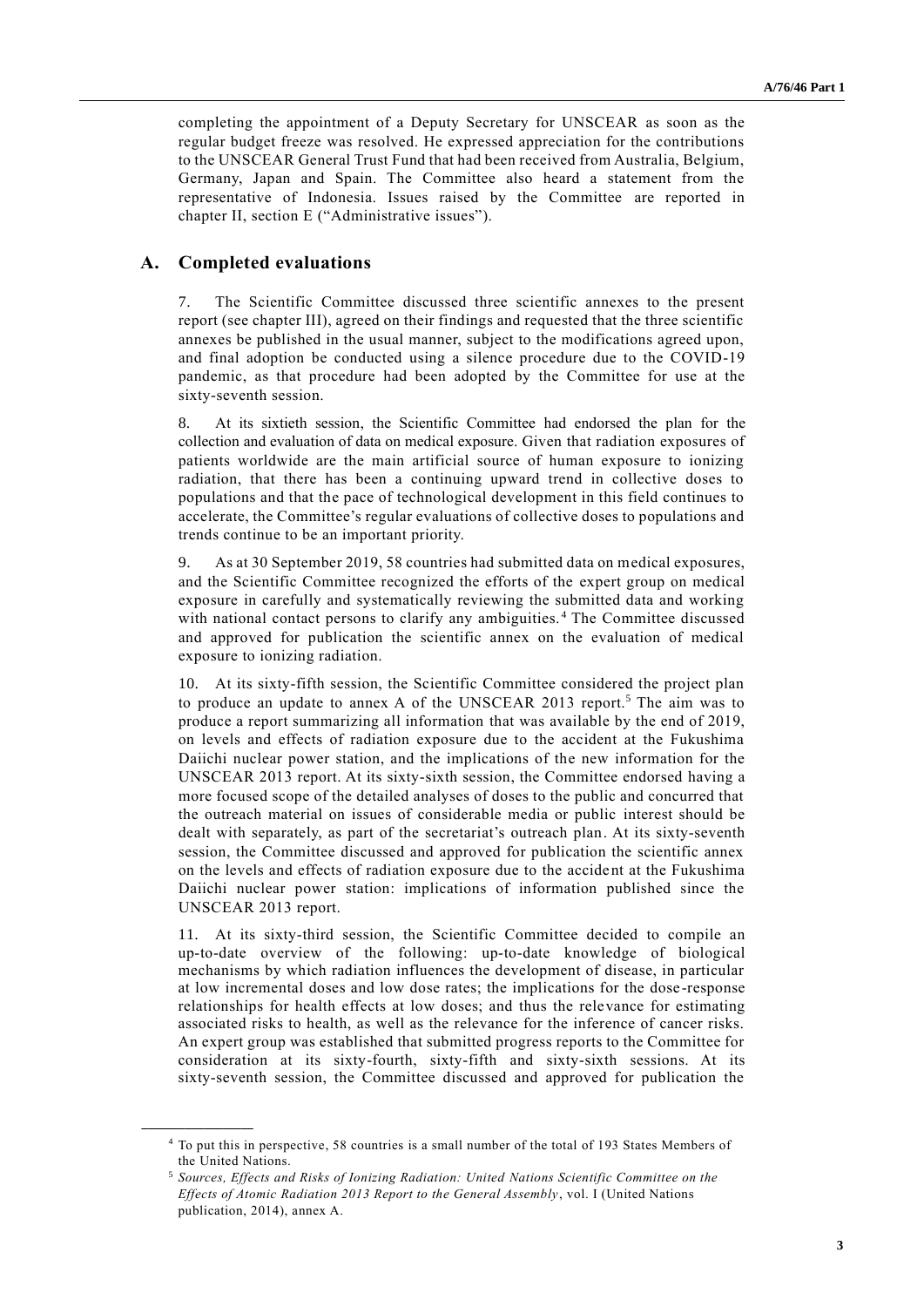scientific annex on the biological mechanisms relevant for the inference of cancer risks from low-dose and low-dose-rate radiation.

#### **B. Present programme of work**

12. The Scientific Committee took note of the progress report by the secretariat on the collection, analysis and dissemination of data on radiation exposures of the public, patients and workers, obtained from reviews of the scientific literature and the data submissions by Member States. The Committee recognized the efforts of the secretariat in: (a) conducting outreach about the global surveys, which has contributed to an increased number of nominations of national contact persons; and (b) supporting the production of a simplified questionnaire to assist in the preparation of data submissions, which has had a positive impact on the number of submissions on public, medical and occupational exposures. As at 30 September 2020, 90 countries had nominated national contact persons for public exposure; 87 countries in the field of medical exposure; and 68 countries in the field of occupational exposure. Although this is a significant increase in participation in recent years, more participation and contributions by Member States would be useful to ensure that the data are representative.

13. The Scientific Committee expressed its continued support for the creation of a network of national contact persons, using the UNSCEAR online platform as a tool for communication among them for exchanging experiences on the process of data collection. It also encouraged States Members of the United Nations to provide data on medical, occupational and public exposures and encouraged continued future cooperation of the Committee's secretariat with Member States and relevant international organizations, in particular in the new UNSCEAR Global Survey of Public Exposure, planned to commence in December 2020.

14. The Scientific Committee also noted that future evaluations of medical exposures should focus on motivating Member States not represented in the present global assessment to submit essential information. Actions should target, in particular, countries with developing levels of health care and those with large population s because those countries are potentially significant contributors to global medical exposure practice. A regional approach that facilitates data collection for the assessment of population dose could form the basis for surveys in regions whose countries have similar health and economic indicators, such as in Africa, Asia and Latin America; that regional approach could include training and support on data collection and evaluation for national contact persons. Data collection could be focused on the types of examinations that contribute most to the overall population dose, which could help to increase future participation in the UNSCEAR Global Survey of Medical Exposure.

#### **1. Occupational exposure to ionizing radiation**

15. The Scientific Committee's evaluations of worldwide occupational exposure to ionizing radiation provide information relevant for policy and decision-making regarding the use and management of radiation. The resulting dose distributions and trends give insight into the main sources and situations of exposure and provide information about the main factors influencing exposures. The evaluations assist in identifying emerging issues and may indicate situations that should be subjected to more attention and scrutiny.

16. The Scientific Committee has conducted evaluations of worldwide occupational exposure and trends on the basis of two sources: (a) data from the UNSCEAR Global Survey of Occupational Exposure; and (b) reviews of analyses published in peer-reviewed literature. At its sixty-sixth session, the Committee agreed to extend the deadline for data collection to 30 September 2019. This resulted in data being submitted by an additional 18 countries between April 2019 and October 2020.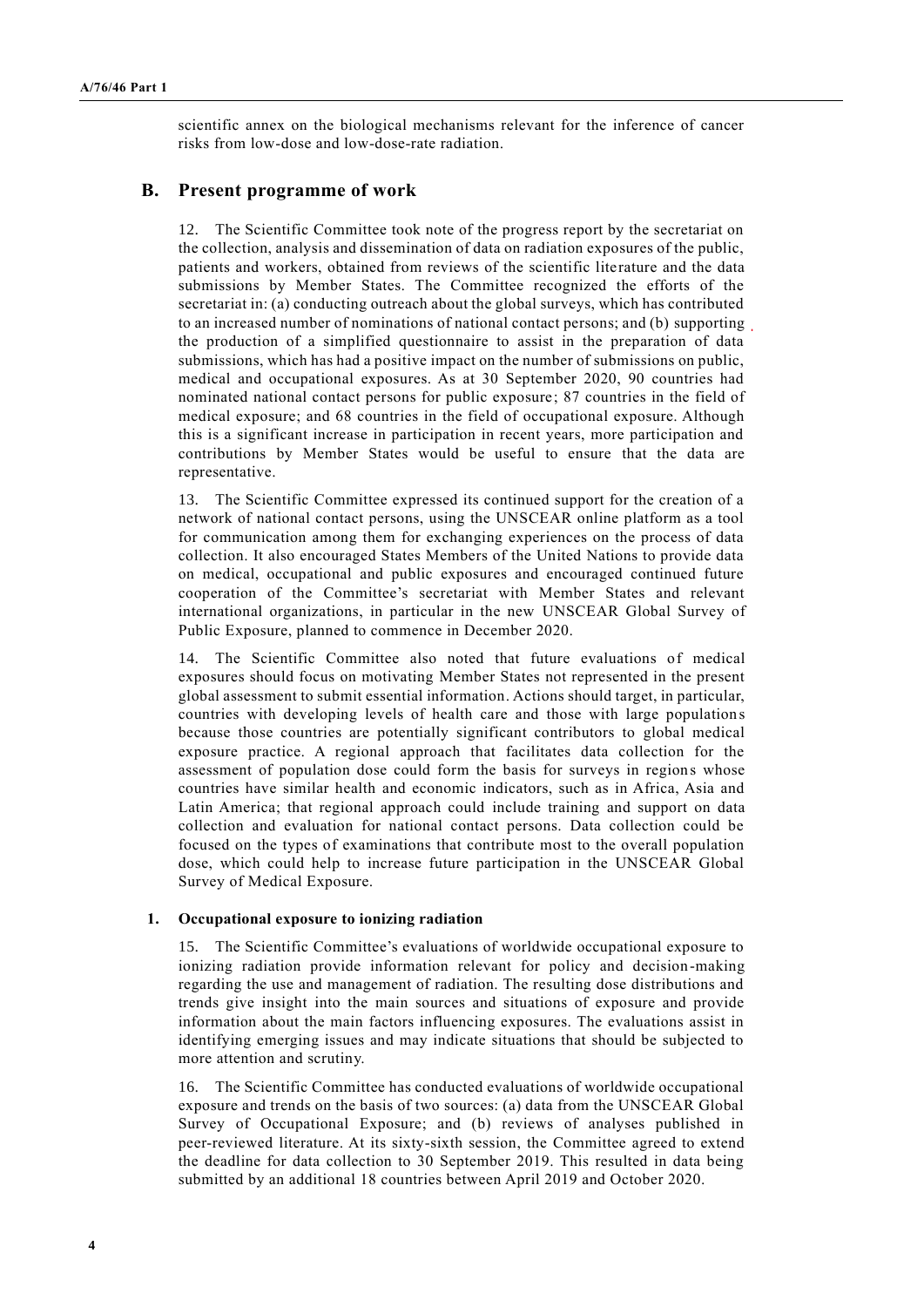17. The Scientific Committee acknowledged the work of the expert group in conducting its systematic review of the literature and that the work of the expert group had been delayed by one year owing to both the insufficient data provided by Member States and the extended quality checks and corrections of available data. The report on the evaluation of occupational exposure to ionizing radiation is envisaged to be prepared for approval for publication at the Committee's sixty-eighth session, in June 2021.

#### **2. Public exposure to ionizing radiation**

18. The Scientific Committee recalled that at its sixty-fourth session, the proposal to evaluate public exposure to ionizing radiation had been discussed. The Committee decided at that time to postpone project initiation until its evaluation of lung cancer from exposure to radon had been completed. At its sixty-sixth session, the Committee decided to commence its evaluation of public exposure to ionizing radiation, including quality criteria for sources and exposure.

19. The Scientific Committee noted the commencement of the evaluation in 2020 and discussed the progress report. It recognized the progress made and agreed the proposed revised plan for completion in 2024. The Committee noted the increased importance and broad interest in this new evaluation, which will review and analyse scientific information since 2007. As of October 2020, 36 experts from 17 Member States and observers from four international organizations were working on the update of the methodologies to be applied and the literature review.

20. The Scientific Committee encouraged all Member States to participate and respond to the UNSCEAR Global Survey of Public Exposure that is planned to commence at the end of 2020.

#### **3. Second primary cancer after radiotherapy**

21. At its sixty-third session, the Scientific Committee considered the issue of second primary cancer after radiotherapy and discussed preliminary plans to launch a project based on a proposal by the delegation of France. After further discussions at the sixty-fourth session, the Committee reached agreement at its sixty-fifth session on a project plan to evaluate second primary cancer after radiotherapy, emphasizing that while the project was a priority, the work could not be started until after the appointment of the new Secretary. At its sixty-sixth session, the Committee endorsed the plan presented by the expert group for initiating the work in late 2019 and requested that the expert group provide a progress report at its sixty-seventh session, including a first selection of literature on second primary cancer after radiotherapy, an updated timetable and an advanced table of contents.

22. At its sixty-seventh session, the Scientific Committee took note of the launch of the evaluation in 2019 and of the progress made to date and agreed with the updated timetable for completion. That progress report included a description of the literature research process and an update of the table of contents to include risk projections based on patient-specific organ doses, meta-analyses to provide site-specific pooled risk estimates and an assessment of the quality of dosimetry reporting. The expert group will provide a progress report at the next session.

#### **4. Epidemiological studies of radiation and cancer**

**\_\_\_\_\_\_\_\_\_\_\_\_\_\_\_\_\_\_**

23. At its sixty-third session, the Scientific Committee discussed a preliminary plan to provide a comprehensive scientific review of epidemiological studies of radiation and cancer to update annex A of the UNSCEAR 2006 report.<sup>6</sup> The Committee agreed at its sixty-fifth session to initiate the comprehensive scientific review after both the appointment of the new Secretary and the initiation of the project on second primary cancer after radiotherapy are finalized.

<sup>6</sup> *Effects of Ionizing Radiation: United Nations Scientific Committee on the Effects of Atomic Radiation 2006 Report to the General Assembly*, vol. I (United Nations publication, 2008), annex A.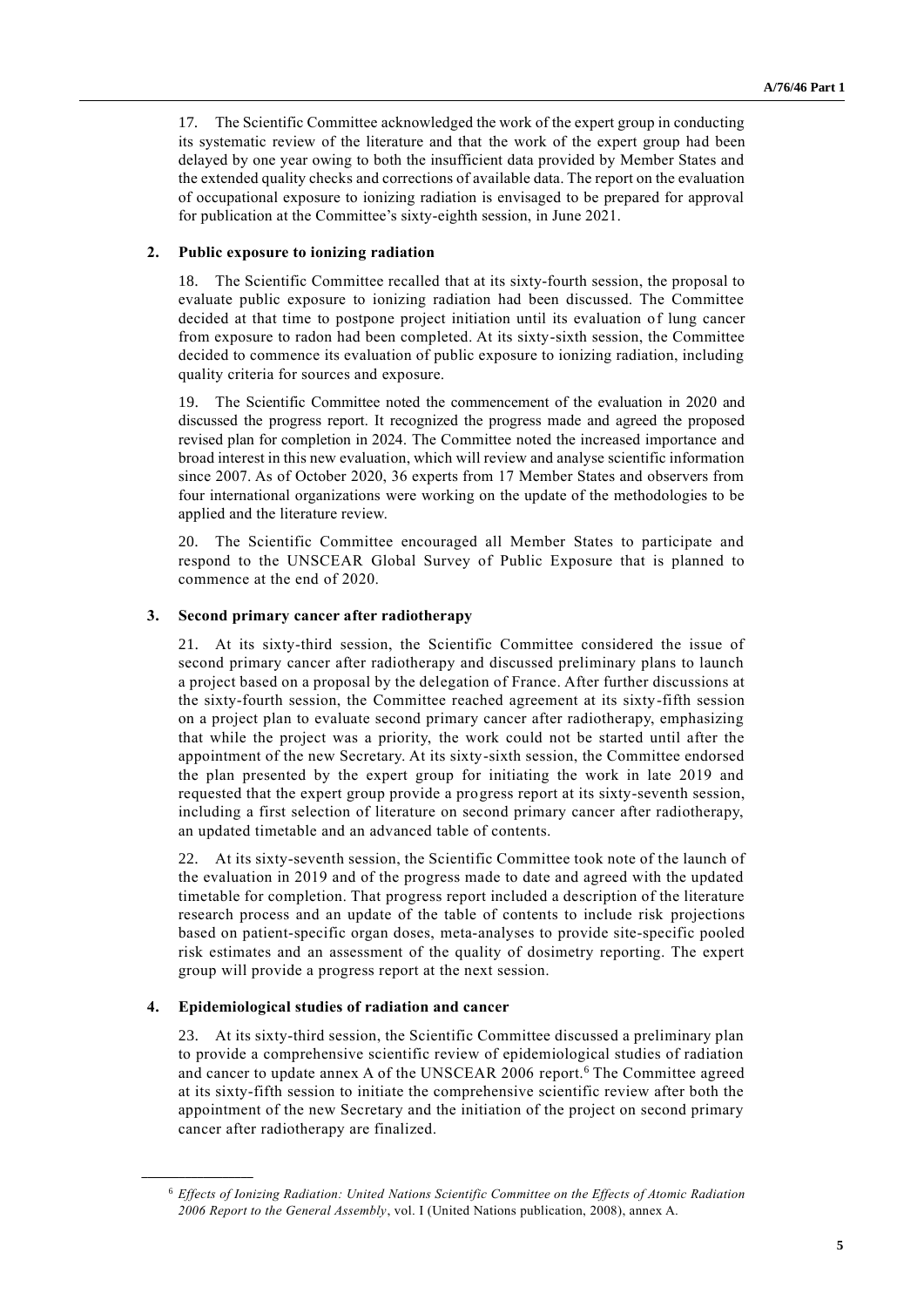24. At its sixty-sixth session, the Scientific Committee approved the project plan, requesting that the final report also include a summary written in language that could be understood by members of the public. The Committee noted that the expert group would commence work in the third quarter of 2019 and requested that the expert group provide a progress report at its sixty-seventh session, including a first selection of literature on epidemiological studies on radiation and cancer, an updated timetable and an advanced table of contents.

25. At its sixty-seventh session, the Scientific Committee took note of the launch of the project in 2019 and the progress report on the project. That report included a description of the literature search process and a revised workplan in which a report would be submitted for approval in 2024. The Committee confirmed that the evaluation should be limited to cancer and not consider other health effects.

#### **5. Public information and outreach strategy (2020–2024)**

26. At its sixty-sixth session, the Scientific Committee endorsed the secretariat's proposal for a new strategy on outreach activities for the period 2020–2024. The latter complements the secretariat's planned outreach activities on the update of annex A of the UNSCEAR 2013 report on the levels and effects of radiation exposure due to the accident at the Fukushima Daiichi nuclear power station.

At its sixty-seventh session, the Scientific Committee took note of a progress report of the secretariat on the implementation of outreach activities in the period 2020–2024. That report included a summary of: (a) ongoing and future activities for the dissemination of the Committee's findings to a broader audience; (b) the strengthening of collaboration and development of framework agreements with international organizations; and (c) improvement of the UNSCEAR website (including its translation into all official languages of the United Nations). The Committee acknowledged the postponement of outreach activities on the upda te of the UNSCEAR 2013 report due to the COVID-19 situation and encouraged close collaboration with international organizations to further promote the Committee's findings. It also took note of the plans of the secretariat related to the celebration of the sixty-fifth anniversary of UNSCEAR in 2021 and noted that the dissemination of the Committee's findings<sup>7</sup> is increasingly dependent on the availability of extrabudgetary funds.

# **C. Update on the implementation of the Committee's long-term strategic directions**

28. At its sixty-sixth session, the Scientific Committee approved its long-term strategic directions and plan for the period 2020–2024. That plan included the following:

(a) Establishing working groups focused on sources and exposure, and effects and mechanisms;

(b) Inviting, on an ad hoc basis, scientists from other States Members of the United Nations to participate in the Committee's evaluations;

(c) Increasing the Committee's efforts to present its evaluations and summaries thereof in a manner that attracts readers without compromising scientific rigour and integrity;

<sup>7</sup> For example, the translation of the UNEP booklet entitled *Radiation: Effects and Sources* and participation in international events such as the International Conference on a Decade of Progress After the Fukushima-Daiichi: Building on the Lessons Learned to Further Strengthen Nuclear Safety, originally to be held on 22–25 February 2021 and now rescheduled for 8–12 November 2021.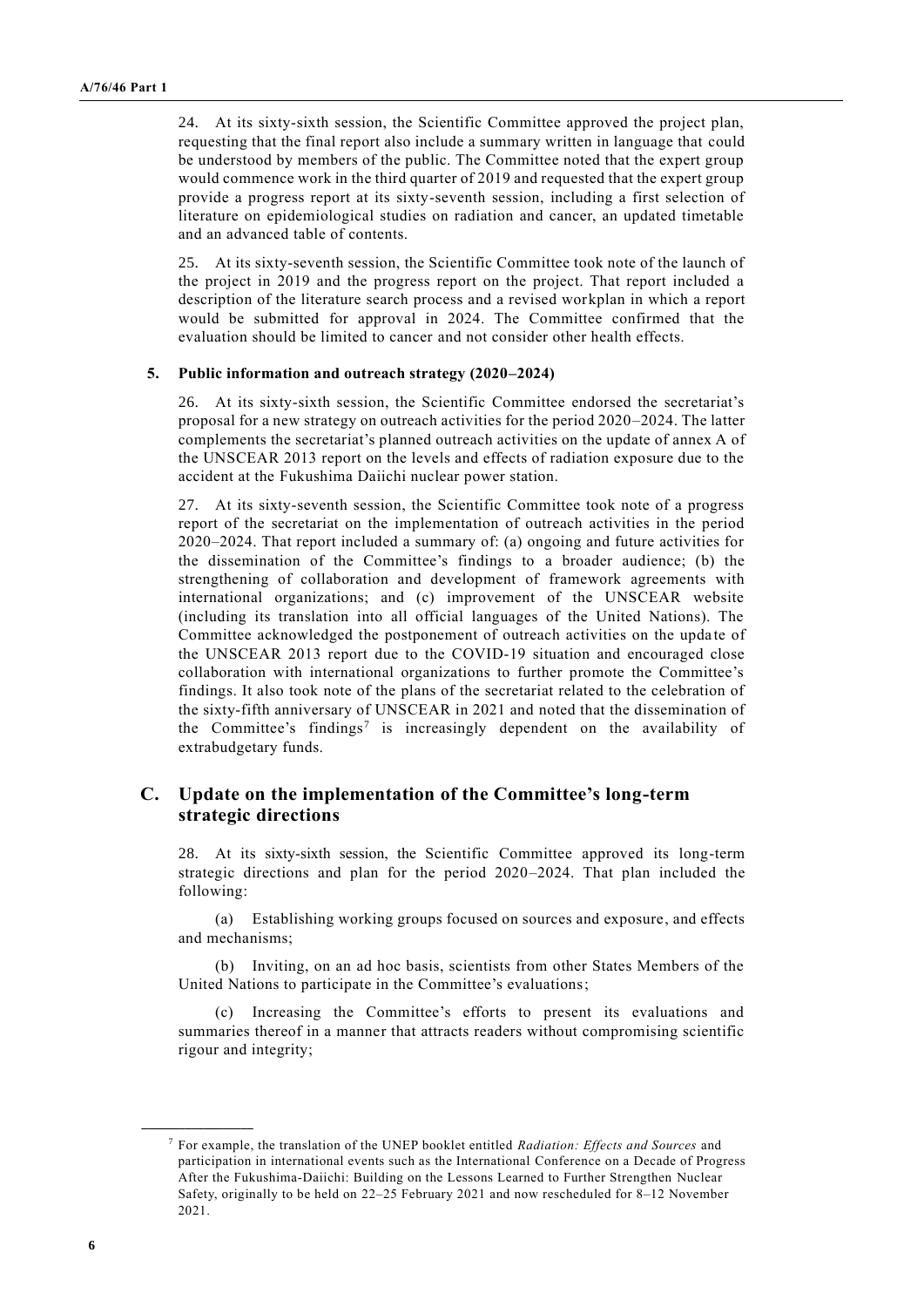(d) While maintaining the lead in providing authoritative scientific evaluations to the General Assembly, liaising closely with other relevant international bodies to avoid duplication of efforts.

#### **(a) Establishing working groups focused on the areas of sources and exposure, and effects and mechanisms**

At its sixty-sixth session, the Scientific Committee: (a) established the ad hoc working group on sources and exposure; and (b) prolonged the activities of the ad hoc working group on effects and mechanisms until the Committee's sixty-seventh session in 2020, in order to finalize the proposal for the future programme of work on effects and mechanisms of radiation exposure for the period 2020–2024.

30. Bearing in mind the high-quality, important work conducted by the ad hoc working group on effects and mechanisms in developing the Scientific Committee's future programme of work (2020–2024), the Committee, at its sixty-seventh session, extended the mandate of the ad hoc working group on effects and mechanisms for one year to support and monitor progress in the implementation of the programme of work and to evaluate new scientific developments relevant for the Committee at its sixty-eighth session in 2021.

31. At its sixty-seventh session, the Scientific Committee also acknowledged the high-quality, important work by the ad hoc working group on sources and exposure and endorsed the proposal for an extension of the work of the ad hoc working group on sources and exposure for one more year to continue support and guide the implementation of the processes for collection, analysis and dissemination of data on radiation exposures of the public, patients and workers. Both working groups will continue to consist of scientists selected for their competence, commitment and objectivity.

32. The Scientific Committee emphasized that, except for the administrative support from the secretariat, the extension of the work of the ad hoc working groups would incur no additional costs for the United Nations.

#### **(b) Inviting, on an ad hoc basis, scientists from other States Members of the United Nations to participate in the Committee's evaluations**

33. The Scientific Committee noted that the secretariat and the Bureau had taken steps to involve scientists from other States Members<sup>8</sup> of the United Nations in supporting the secretariat in conducting ongoing evaluations. This is particularly relevant for the ongoing evaluation of public exposure to ionizing radiation from natural and other sources.

#### **(c) Increasing the Committee's efforts to present its evaluations and summaries thereof in a manner that attracts readers without compromising scientific rigour and integrity**

34. The Scientific Committee referred to the outreach activities reported in section B.5 above.

#### **(d) While maintaining the lead in providing authoritative scientific evaluations to the General Assembly, liaising closely with other relevant international bodies to avoid duplication of efforts**

35. The importance of the Scientific Committee's findings in providing the scientific evidence upon which decisions are made by the international community and the safety standards are developed was also demonstrated in the period since the sixty-fifth session. The Committee noted that in 2020, UNSCEAR was invited to participate as an observer of the International Atomic Energy Agency (IAEA) Commission of Safety Standards and as a member of the Steering Committee of the

<sup>8</sup> Austria, Italy, Norway, Singapore and Switzerland.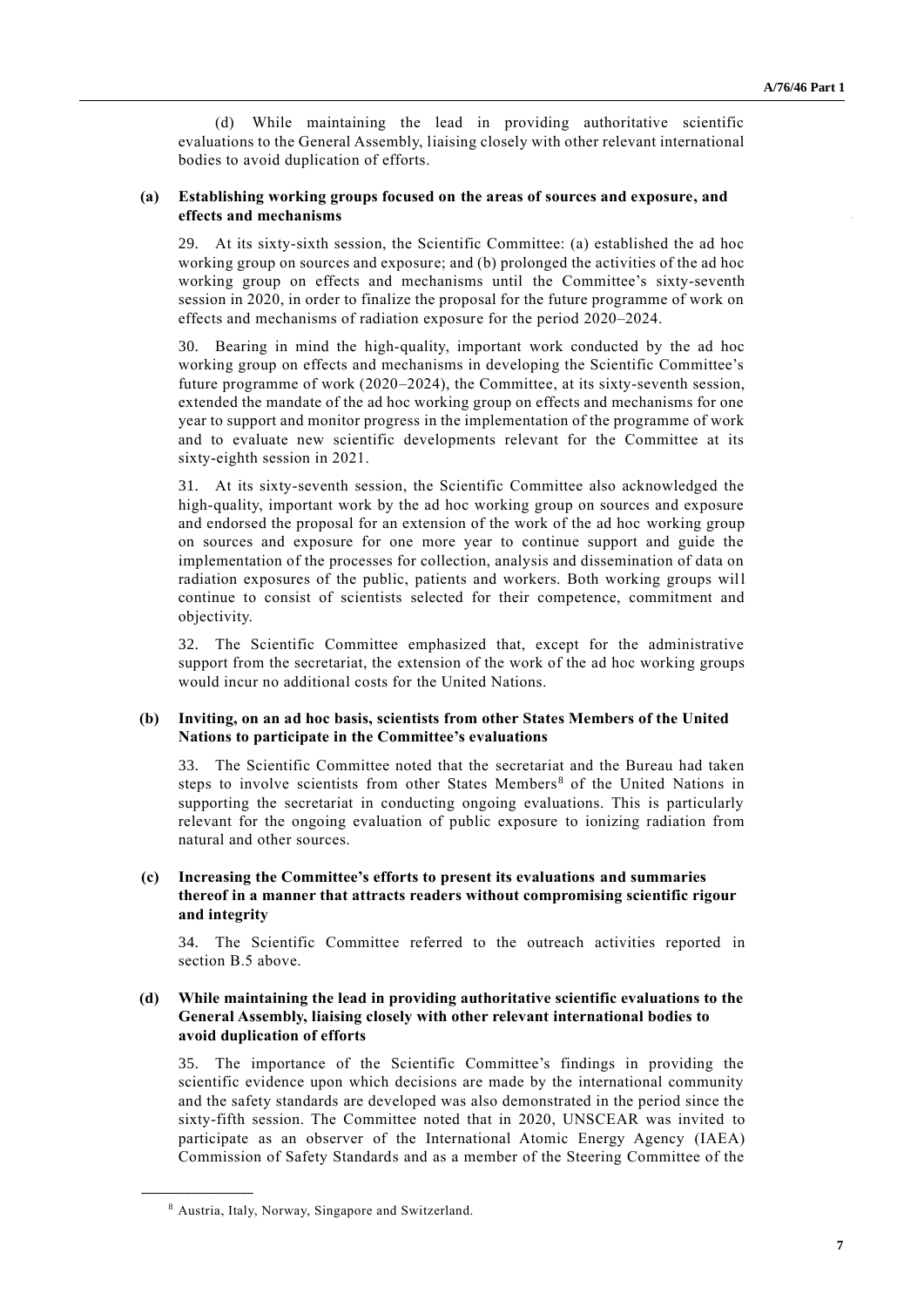Global Nuclear Safety and Security Network of IAEA. UNSCEAR is also cooperating with a number of organizations, including IAEA, the International Commission on Radiological Protection (ICRP) and the International Radiation Protection Association in relation to the dissemination of the UNSCEAR 2020 report on the Fukushima accident. In addition, the 2019 report of the Secretary-General highlighted the importance of the Committee's work for the scientific evaluation of radiation exposure and the health effects of the Chernobyl accident.<sup>9</sup>

36. The Scientific Committee welcomed and supported the continued cooperation of the secretariat with the United Nations and other international organizations  $10$  with a view to promoting the Committee's work and exploring synergies and joint activities that would contribute to that work and support the collection and analysis of scientific data.

#### **D. Future programme of work**

37. At its sixty-fifth session, the Scientific Committee established the ad hoc working group on effects and mechanisms. Since the sixty-fifth session, the ad hoc working group has collected and analysed the experience of and lessons learned by the Committee in recent years and developed a draft future programme of work for the period 2020–2024, which was first discussed by the Committee at its sixty-sixth session. The ad hoc working group on effects and mechanisms also supported the Bureau and the secretariat in monitoring progress on the current projects and in evaluating new scientific developments that occurred between the sessions, for consideration by the Committee.

38. At its sixty-seventh session, the Committee reviewed the draft future programme of work for the period 2020–2024 and agreed that priority should be given to evaluations already initiated or planned to be started in 2020. This includes an evaluation of diseases of the circulatory system from radiation exposure, which, due to the delay of the sixty-seventh session caused by the COVID-19 pandemic, is now planned to begin in 2021. In approving the new programme of work, the Committee agreed, in order to achieve a more balanced workload for the Committee and its secretariat, to follow a general principle of starting one evaluation per year. Therefore, the Committee is planning to initiate the evaluation of radiation effects on the nervous system in 2022 and the evaluation of eye lens opacities from radiation exposure in 2023. In 2024, however, to ensure thematic consistency, the evaluation of radiation effects on the immune system will start simultaneously with an overarching evaluation of non-cancer effects, which will include the following topics: acute radiation syndrome, respiratory disease, endocrine disease, transgenerational effects and other relevant non-cancer effects.

39. The Scientific Committee emphasized that timely programme implementation in the period 2020–2024 depends on having sufficient available resources in the secretariat. The Committee acknowledged the request of the Executive Director of UNEP for support in the form of financial contributions to the General Trust Fund.<sup>11</sup> Therefore, the Committee welcomed the contributions of five States members of the Committee and encouraged other Member States to make use of the possibility to strengthen the secretariat's capacity through regular voluntary contributions to the General Trust Fund and/or in-kind contributions, for example, experts working as non-reimbursable loans, junior professional officers or United Nations volunteers.

<sup>&</sup>lt;sup>9</sup> See [A/74/461.](http://undocs.org/A/74/461)

<sup>&</sup>lt;sup>10</sup> For example, UNEP, IAEA, the European Union, the International Civil Aviation Organization, NEA/OECD, the Inter-Agency Committee on Radiation Safety, the International Radiation Protection Association, ICRP and the International Commission on Radiation Units and Measurements.

 $11$  The programme for the UNSCEAR General Trust Fund for the period 2019–2021 has been prepared, and a note verbale in that regard has been sent to the Member States.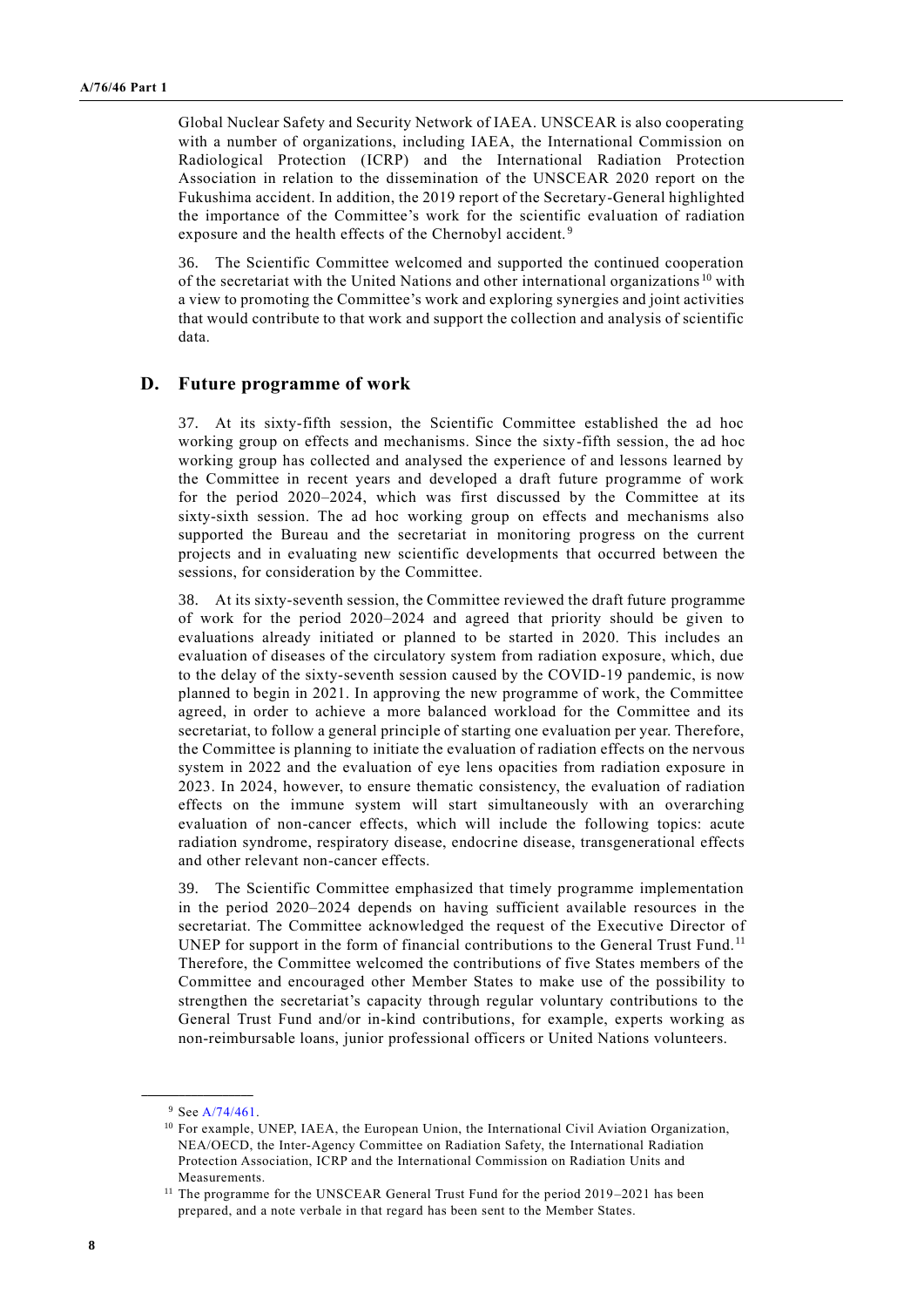40. The Scientific Committee requested the two ad hoc working groups to develop a proposal for the scope and contents of a guidance document detailing the principles and criteria for ensuring the quality of the Committee's use of radiation protection quantities and units (including the use of collective effective dose s), with a view to holding a discussion at the sixty-eighth session on how this guidance could be published in the future.

# **E. Administrative issues**

41. The Scientific Committee took note of General Assembly resolution [74/81](http://undocs.org/A/RES/74/81) on the effects of atomic radiation, in which the Assembly:

(a) Requested UNEP to continue, within existing resources, to service the Committee and to disseminate its findings to Member States, the scientific community and the public and to ensure that the administrative measures in place were appropriate, including clear roles, so that the secretariat is able to adequately and efficiently service the Committee in a predictable and sustainable manner and effectively facilitate the use of the invaluable expertise offered to the Committee by its members in order that the Committee might discharge the responsibilities and mandate entrusted to it by the General Assembly;

(b) Welcomed the appointment of a new Secretary of the Scientific Committee by UNEP and urged UNEP to ensure that future recruitment processes were conducted in an efficient, effective, timely and transparent manner;

(c) Welcomed the establishment of the post of Deputy Secretary, which replaces the previous post of Scientific Officer, allows for the deputization of the Deputy Secretary as Secretary as appropriate, and assists in the avoidance of disruptions in staffing;

(d) Requested the Secretary-General to strengthen support for the Committee within existing resources, particularly with regard to the increase of operational costs in the case of a further increase in membership, and to report to the General Assembly at its seventy-sixth session on those issues.

42. In considering the requests of the General Assembly, the Scientific Committee noted the statement by UNEP and strongly encouraged the finalization of the post of Deputy Secretary as soon as possible. The Committee also noted that the budget of the UNSCEAR secretariat was at its lowest level ever, and expressed concern about the Committee's ability to successfully implement its future programme of work, particularly with regard to the increase in the number of experts involved in the ongoing evaluations and the operational costs in the case of further membership. The Committee also noted the statement by the representative of Indonesia and welcomed the ongoing commitment of Indonesia to the Committee's work and outreach activities in that country.

43. The Scientific Committee acknowledged the significant effort of the Chair and secretariat to conduct the sixty-seventh session and adopted a procedure for taking decisions during the COVID-19 pandemic. The Committee also agreed to hold its sixty-eighth session in Vienna from 21 to 25 June 2021, or, if required to be online, an extension of the session duration will be considered, if necessary.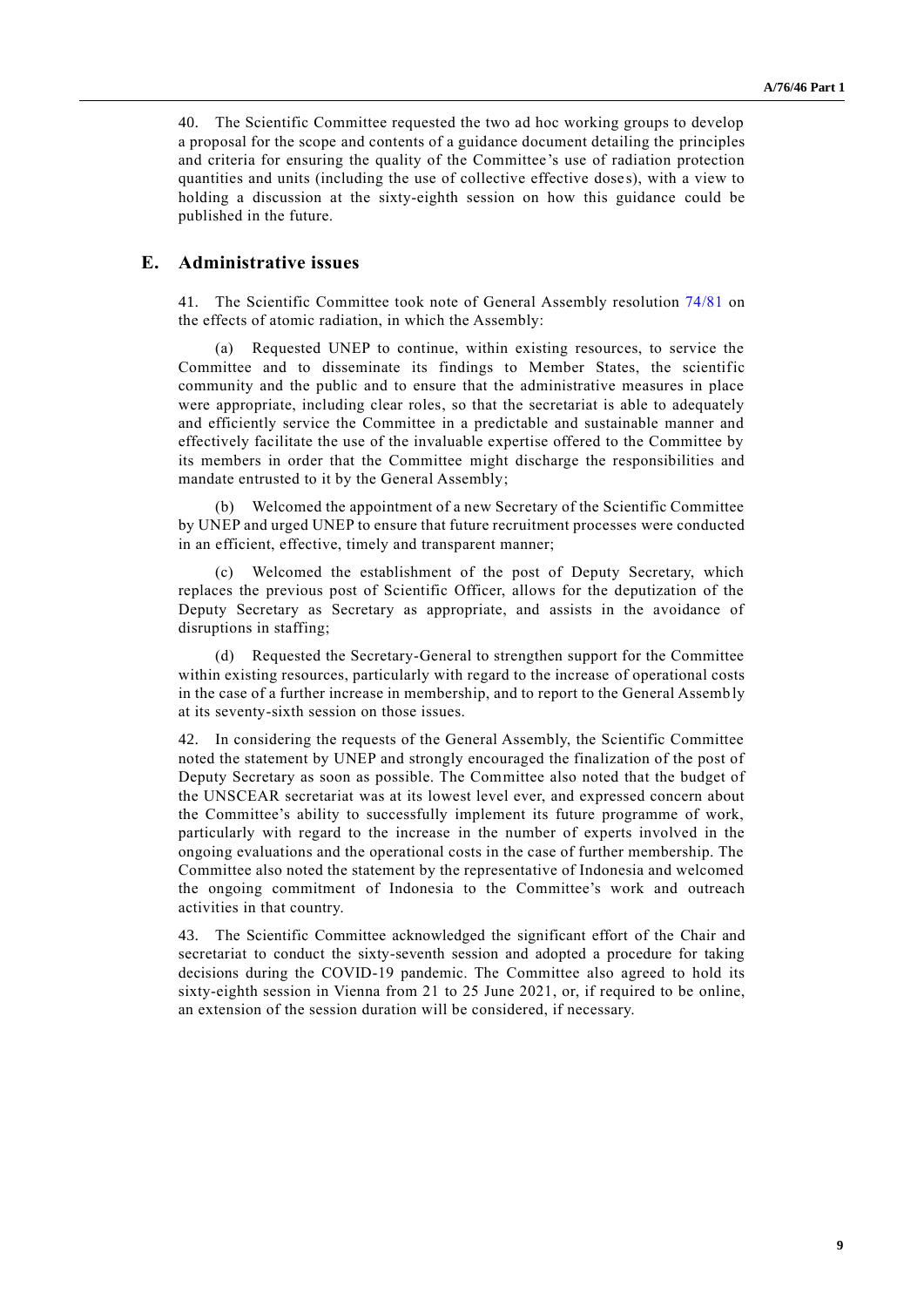# **Chapter III**

# **Scientific reports**

44. The following three scientific annexes were approved by the Committee at its sixty-seventh session: (a) evaluation of medical exposure to ionizing radiation; (b) levels and effects of radiation exposure due to the accident at the Fukushima Daiichi nuclear power station: implications of information published since the UNSCEAR 2013 report; and (c) biological mechanisms relevant for the inference of cancer risks from low-dose and low-dose-rate radiation.

#### **A. Evaluation of medical exposure to ionizing radiation**

45. The Scientific Committee expresses its gratitude to the expert group which conducted the evaluation of medical exposure to ionizing radiation and to delegations for the technical discussions on this subject. The Committee also expresses its gratitude to the national contact persons and the national experts who were involved in collecting, submitting and checking the national data. Without reliable national data, it would not have been possible to conduct the evaluation. The Committee emphasizes that Member States' efforts are needed in the future to maintain and further extend the UNSCEAR network of national contact persons and improve reporting of medical exposure data for enhanced quality and reliability of future evaluations of sources and levels of exposure to ionizing radiation.

46. The Scientific Committee has considered the results of the evaluation of medical exposure in the light of its past UNSCEAR 2008 report<sup>12</sup> and has reached the following conclusions contained in paragraphs 47–53 below.

47. Medical exposure remains by far the largest human-made source of radiation exposure of the population. In the period 2009–2018, about 4.2 billion medical radiological examinations were performed annually. The collective effective dose was estimated to be 4.2 million man sieverts (man Sv) for the global population of 7.3 billion people, resulting in an effective dose per caput of 0.57 mSv (excluding radiotherapy). In addition, an estimated 6.2 million courses of radiation therapy treatment were performed each year, about 5.8 million by external beams and 0.4 million by brachytherapy. An estimated 1.4 million radionuclide therapy treatments were performed each year. Doses from radionuclide therapy and radiation therapy treatments were not included in the global estimate of collective effective dose, because effective dose is not an appropriate measure for these types of procedures. Uncertainties in the overall number of examinations and in the collective effective dose were estimated at  $\pm 30$  per cent. The main sources of uncertainty were the gaps in the knowledge of both the number of examinations and the dose per examination, especially where no data were provided and modelled estimates were used instead, and the variations in dose per procedure both within and between countries.

48. The estimated annual effective dose per caput from medical radiological examinations has fallen slightly compared with the Committee's previous UNSCEAR 2008 report (from 0.65 to 0.57 mSv). The difference is, however, within the bounds of the estimated uncertainty. This trend stands in contrast to the trends observed in the previous two UNSCEAR reports, which showed notable increases (see figure I).

<sup>&</sup>lt;sup>12</sup> Sources and Effects of Ionizing Radiation: United Nations Scientific Committee on the Effects of *Atomic Radiation 2008 Report to the General Assembly*, vol. I (United Nations publication, 2010), annexes A and B.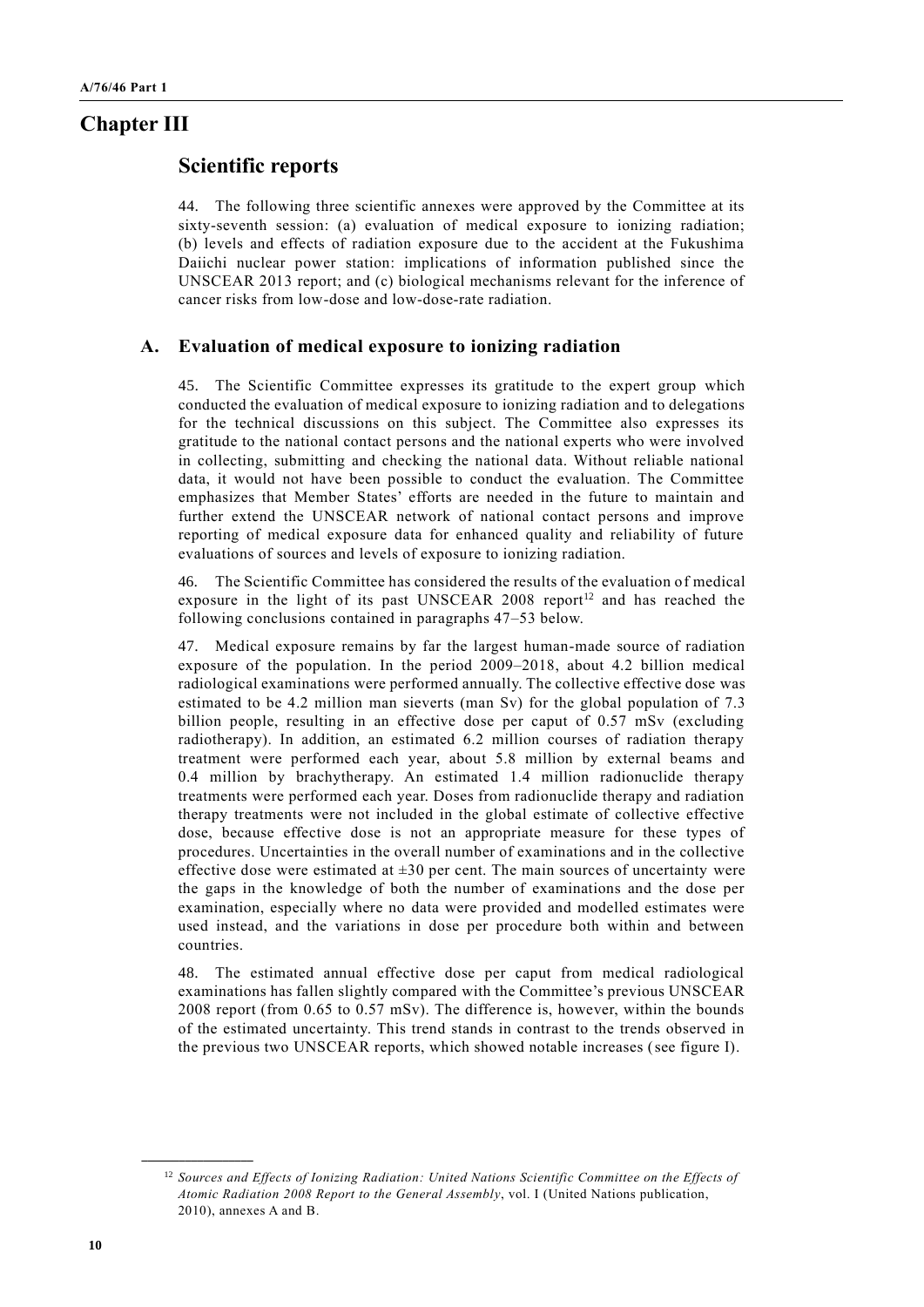#### Figure I **Annual effective dose per caput from different UNSCEAR medical exposure evaluations**



49. Conventional radiology (excluding dental examinations) accounts for 63 per cent of procedures and 23 per cent of the collective effective dose. Dental radiology accounts for 26 per cent of procedures, but only 0.2 per cent of the collective effective dose. Computed tomography makes the largest contribution (about 62 per cent) to the collective effective dose but accounts for only about 10 per cent of all procedures. Interventional radiology accounts for only 0.6 per cent of all procedures but contributes 8 per cent of the collective effective dose. Diagnostic nuclear medicine accounts for about 1 per cent of all procedures and about 7 per cent of the collective effective dose (see figure II).

#### Figure II

**Distribution of (a) examinations/procedures by imaging modality and their contribution to (b) the collective effective dose from medical exposures (excluding radiotherapy)**

#### **(a) Examinations/procedures**

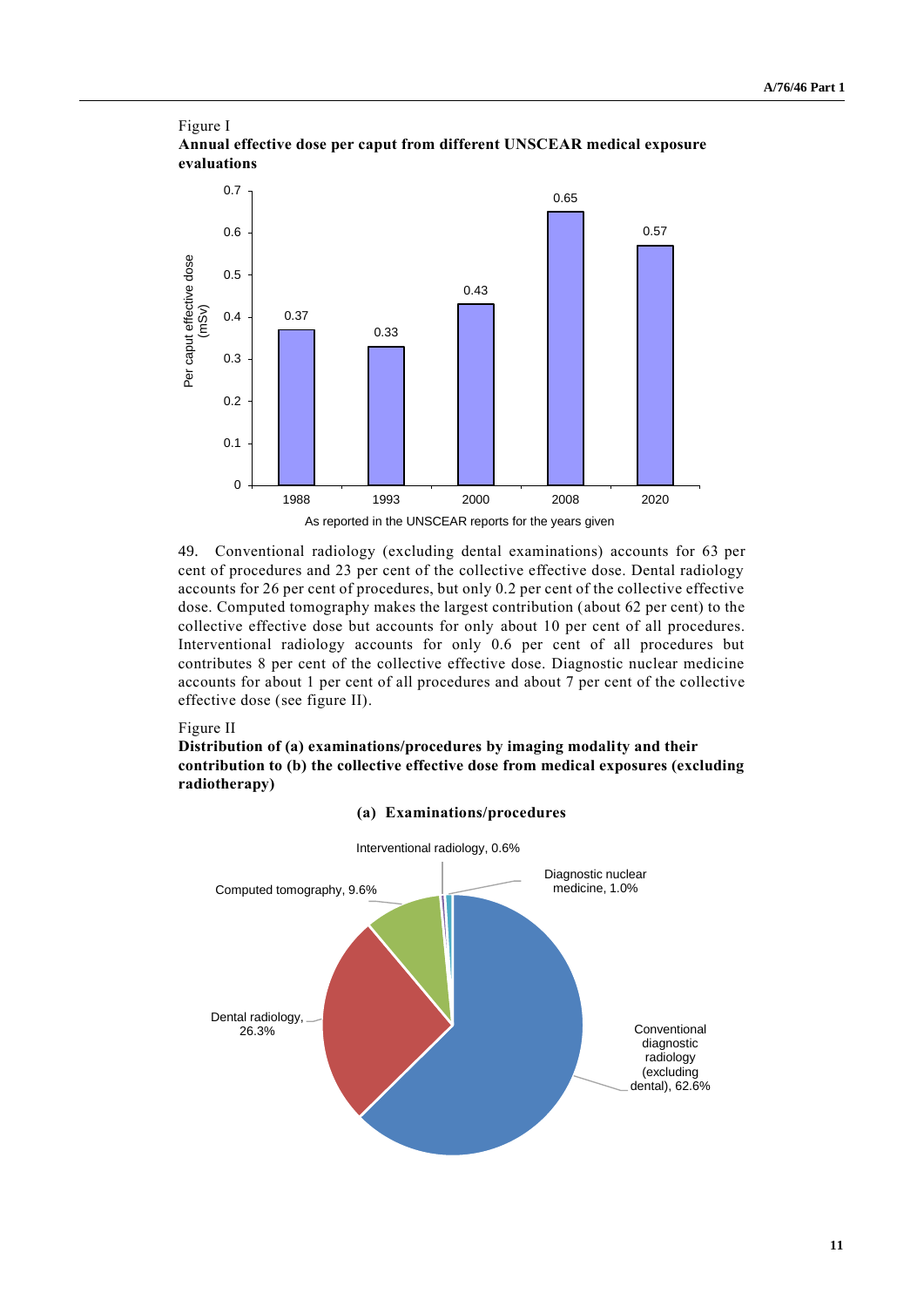

#### **(b) Collective effective dose**

Computed tomography, 61.6%

50. The use of computed tomography has continued to expand and has replaced some of the older radiography and fluoroscopy examinations. The total number of computed tomography examinations has increased by about 80 per cent, and its contribution to the collective effective dose has increased from 37 per cent to 62 per cent. However, a major reduction has been reported in radiography and fluoroscopy examinations of the gastrointestinal tract (about 90 per cent), as well as a reduction in fluoroscopy examinations of the biliary and urinary systems and of the chest region. Overall, the number of conventional radiology examinations has decreased by 10 per cent, and the collective effective dose has fallen by 60 per cent. The contribution of interventional radiology procedures has increased considerably and now accounts for 8 per cent of the collective effective dose (compared with 1 per cent in the previous assessment), despite accounting for only 0.6 per cent of the total number of procedures. Nuclear medicine continues to account for about 1 per cent of all procedures, and its contribution to the collective effective dose has risen from 5 per cent to 7 per cent. The number of radionuclide therapy treatments is estimated to have increased by 60 per cent since the previous UNSCEAR report, while the number of courses of radiation therapy has increased by 22 per cent.

51. The table below shows the breakdown of the annual number and frequency of medical radiological examinations by the World Bank classification of income levels and the associated annual collective effective dose and annual effective dose per caput.

| Category by<br><i>income level</i> | Population<br>(millions) | Number of<br>examinations<br>(millions) | Frequency<br>(per $1,000$<br><i>population</i> ) | Annual per<br>caput dose<br>(mSv) | Annual collective<br>effective dose<br>$(1,000 \text{ man Sv})^a$ |
|------------------------------------|--------------------------|-----------------------------------------|--------------------------------------------------|-----------------------------------|-------------------------------------------------------------------|
| High                               | 1 1 4 9                  | 1852                                    | 1612                                             | 1.71                              | 1966                                                              |
| Upper-middle                       | 2619                     | 1 1 9 7                                 | 457                                              | 0.46                              | 1 1 9 5                                                           |
| Lower-middle                       | 2882                     | 1 0 4 4                                 | 362                                              | 0.31                              | 902                                                               |
| Low                                | 662                      | 101                                     | 153                                              | 0.13                              | 89                                                                |
| Global                             | 7312                     | 4 1 9 4                                 | 574                                              | 0.57                              | 4 1 5 2                                                           |

#### Table

**Estimated average annual per caput dose and annual collective effective dose from reported medical radiological examinations in the 2009–2018 period by income level**

*<sup>a</sup>* Values have been rounded.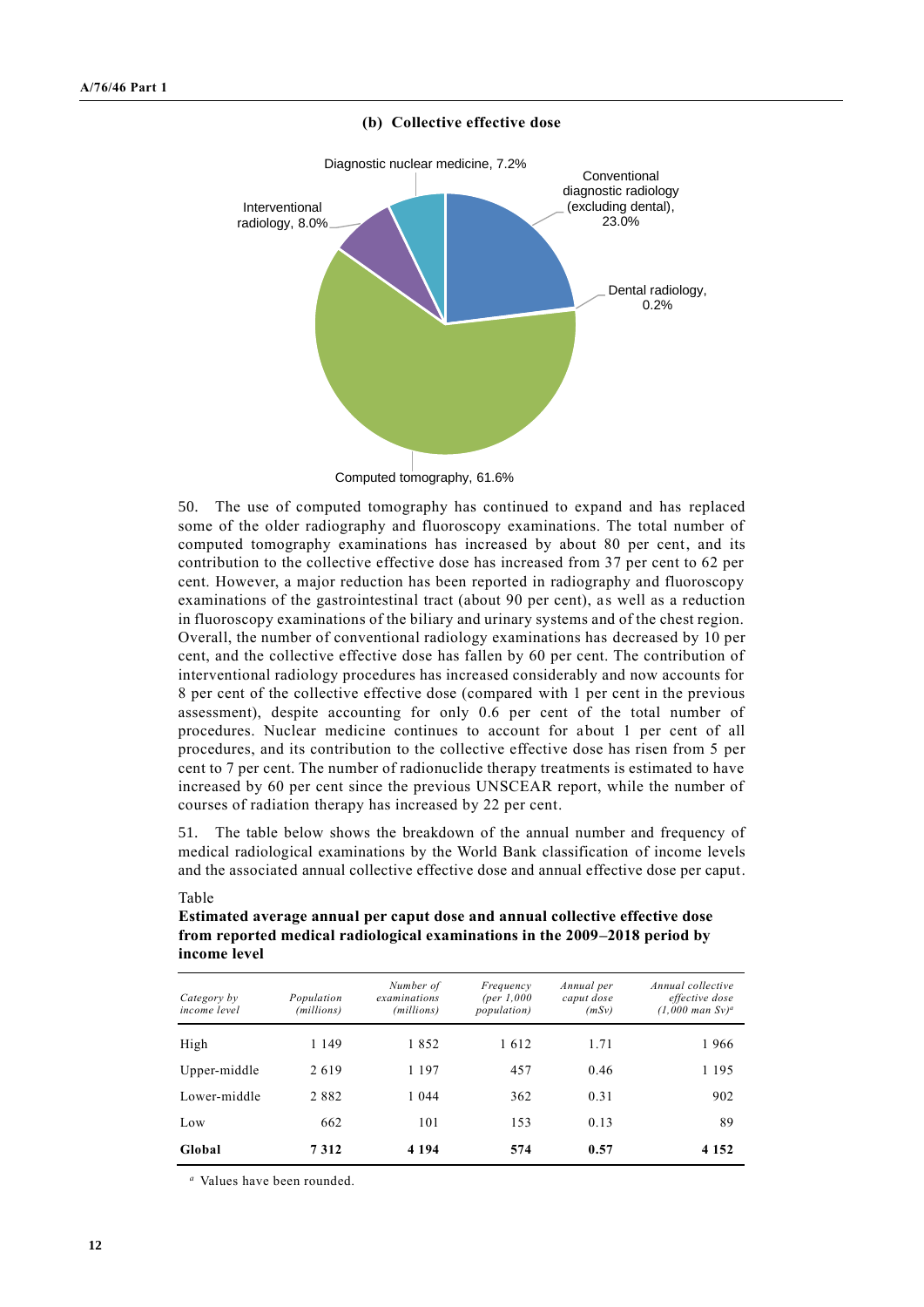52. The use of medical radiation for diagnosis and therapy continues to be strongly weighted towards high- and upper-middle-income countries. Those countries account for around 70 per cent of all medical radiological examinations and 75 per cent of the collective effective dose. This disparity is even more noticeable in nuclear medicine, where high- and upper-middle-income countries account for over 90 per cent of procedures and more than 95 per cent of the collective effective dose. Access to radiation therapy is similarly concentrated, with around 95 per cent of all treatments occurring in high- and upper-middle-income countries.

53. The Committee underlines that the compilation of a global assessment of medical exposure is a complex task and relies on the collection of quality-assured data from Member States. As national surveys of medical exposure require adequate planning and significant time and resources, the Committee recommends the use of its survey questionnaires (especially the essential data sets) to collect such information on a regular basis. Also, the Committee intends to update its assessments more often by focusing on the essential data.

# **B. Levels and effects of radiation exposure due to the accident at the Fukushima Daiichi nuclear power station: implications of information published since the UNSCEAR 2013 report**

54. The Scientific Committee has considered the implications of the significant amount of relevant information that has been published since the UNSCEAR 2013 report and reached the following conclusions.

#### **1. The accident and the releases of radioactive material into the environment**

55. The Fukushima Daiichi nuclear power station lies in Fukushima Prefecture of the Tōhoku region in Japan. It is located about 230 km north-east of Tokyo on the east coast of Japan. On 11 March 2011, an earthquake with a magnitude of 9.0 occurred along the Japan Trench. The earthquake and the following tsunami triggered a severe nuclear accident at the Fukushima Daiichi nuclear power station. The measures taken by the Japanese authorities included immediate (pre-emptive) and late (deliberate) evacuation, sheltering in homes, restricting distribution and consumption of contaminated foodstuffs (milk, vegetables, grains, meat, fish, etc.) and water, instructions to take stable iodine, and the remediation of affected areas. These actions were supported by radiation surveys of people and places.

56. More recent estimates of the total releases to the atmosphere from the accident using all the information now available remain consistent with the total release of  $^{131}I$ being within the range of about 100 to about 500 PBq, and that of <sup>137</sup>Cs being within the range of 6 to 20 PBq, namely the same ranges as estimated in the UNSCEAR 2013 report. About 20 per cent of the total release to the atmosphere was estimated to have been dispersed over land, and a substantial fraction of this was deposited on land; and about 80 per cent was dispersed over, and deposited in, the Pacific Ocean. The estimated releases of these radionuclides from the Fukushima Daiichi nuclear power station accident (based on the averages of the ranges) were about 10 per cent  $(^{131}I)$ and 20 per cent  $(^{137}Cs)$  of the releases estimated for the Chernobyl accident.

57. There were also direct releases to the ocean (from leakage and deliberate release of water containing radionuclides) of about 10 to 20 PBq of  $^{131}I$  and 3 to 6 PBq of  $137Cs$  in the first one to three months after the accident, followed by lower amounts thereafter.

#### **2. Levels in the environment and food**

58. The Scientific Committee has evaluated the information on the transfers of released radioactive material through the terrestrial, freshwater and marine environments. Some of the more pertinent findings are: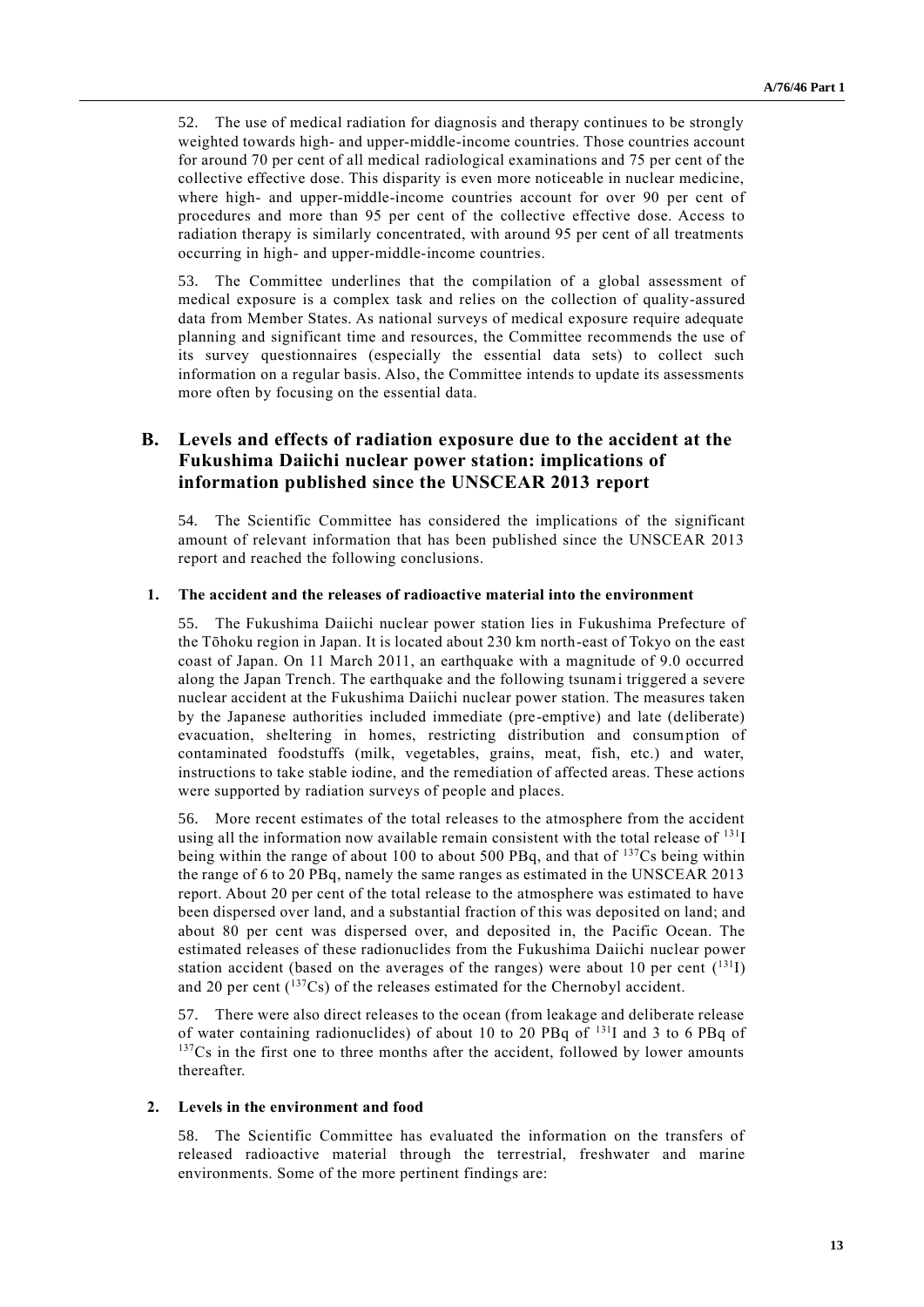(a) Measurements of  $137Cs$  in seawater around the Fukushima Daiichi nuclear power station site, across the Pacific Ocean and in neighbouring seas showed rapid dispersion and dilution of the released material in seawater and its general movement eastwards. By 2012, the concentrations of  $137Cs$ , even in the coastal waters off the Fukushima Daiichi nuclear power station site, were little above the levels prevailing before the accident;

(b) Extensive monitoring programmes that began immediately after the accident enabled timely restrictions to be applied to prevent the sale of foodstuffs from areas where the radionuclide concentration exceeded provisional regulation values and standard limits<sup>13</sup> established by the Government of Japan. The radionuclide concentrations in most monitored foodstuffs have declined rapidly since the accident. Since 2015, no samples of livestock and crop products and only a few samples of monitored wild food and of freshwater and marine fish products have been found to exceed the limits established by the Government of Japan to apply as of 1 April 2012. It is noteworthy that the Japanese standard limit for caesium radionuclides is an order of magnitude lower than the levels recommended by the Codex Alimentarius Commission for the purpose of international trade.

#### **3. Dose assessment**

#### **(a) Members of the public**

59. Because of the availability of much more information than was available at the time of the UNSCEAR 2013 report, the Scientific Committee has been able to make more realistic and robust estimates of doses to members of the public, avoiding the need for the conservative assumptions applied in its earlier assessment.

60. In updating its dose assessment, the Scientific Committee has chosen to rely, to the extent possible, on measurements of ambient levels of radiation, as well as of radioactive material in people and the environment.

61. The main changes and/or improvements in the approach adopted by the Scientific Committee and their implications were as follows:

(a) An improved estimate of the temporal pattern of releases to the atmosphere (the "source term") derived from the totality of measurements in the environment was used, together with an improved atmospheric transport, dispersion and deposition model, to estimate the concentrations of radionuclides in the air, for which only limited measurements were available; this resulted in a different spatial and temporal pattern of concentrations of radionuclides in the air compared with those in the UNSCEAR 2013 report;

(b) A new, validated model was developed to estimate external doses from radionuclides deposited on the ground based on extensive measurements of the variation of dose rate over time in the conditions in Japan; this resulted in a moderate increase in estimated external doses, typically by several tens of per cent compared with the UNSCEAR 2013 report, and a slower decrease in the dose rates with time;

(c) Revised and improved modelling of inhalation and ingestion doses, including more realistic factors and elements of data specific to the affected Japanese population, resulted in decreases in some estimated doses. These changes resulted in a decrease in the estimated thyroid doses in the first year after the accident by a factor of about two and a decrease in the estimated average doses from the inhalation of radionuclides by a factor of about two compared with the UNSCEAR 2013 report;

<sup>&</sup>lt;sup>13</sup> The terms "provisional regulation value" and "standard limit" are those used in the English version of handbooks providing information on the effects of the Fukushima Daiichi nuclear power station accident published by the Radiation Health Management Division, Ministry of the Environment of the Government of Japan and the National Institute for Quantum and Radiological Science and Technology of Japan. The terms used in Japan may not correspond exactly with the Japanese translation of these terms.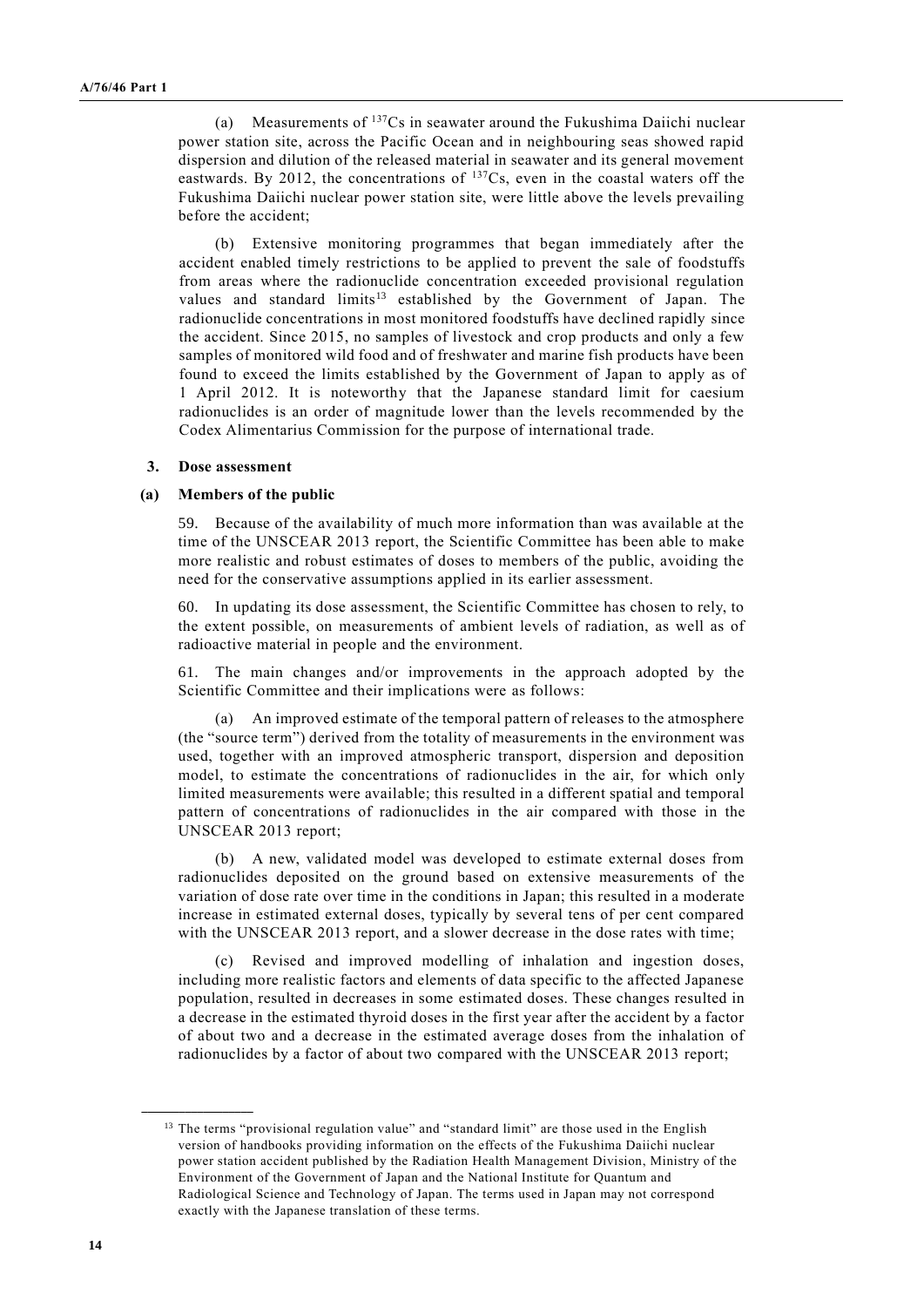(d) Improved information about people's actual diet, purchases and consumption of food and drink in Japan was used as a basis for revised dose estimates from ingested radionuclides. Over the longer term, the estimates were based on measurements made over 45 years of radiocaesium in food products and the whole diet in Japan from fallout from atmospheric nuclear weapons testing. These changes have reduced the estimated doses received from ingestion of food and drinking water by a factor of at least 10 compared with the UNSCEAR 2013 report.

62. Taken together, these changes led to a reduction in the estimated average doses in the first year compared with the estimated doses in the UNSCEAR 2013 report for the more highly exposed municipalities and groups of evacuees by a few tens of per cent for effective doses and by up to about a factor of two for thyroid doses. The general reduction in the current estimates of effective doses in the first year compared with those in the UNSCEAR 2013 report are largely due to the more realistic and lower estimates of doses from ingestion, and consideration of specific conditions in Japan and the use of dose coefficients that are specific to the Japanese population. However, estimated effective doses to adults over a lifetime remain similar to the estimated doses in the UNSCEAR 2013 report for many municipalities, but for municipalities with higher doses the current estimates are higher (by up to 30 per cent). Over the longer term, those decreases in the estimated effective doses in the first year are counterbalanced by an increase in the estimated dose from external exposure to deposited radionuclides.

63. Groups of evacuees were estimated to have received average effective doses in the first year of up to about 8 mSv and average absorbed doses to the thyroid of up to about 30 mGy. These doses are additional to those doses from natural sources of exposure that are estimated to result in average effective doses to the Japanese population of around 2 mSv.

64. Residents of municipalities in Fukushima Prefecture were estimated to have received average effective doses in the first year of up to about 5 mSv and average absorbed doses to the thyroid of up to about 20 mGy. Average effective doses due to the accident in the first year in other prefectures were estimated to be less than about 1 mSv and absorbed doses to the thyroid less than about 6 mGy. By 2021, annual average effective doses were estimated to have declined to less than 0.5 mSv in areas that were not evacuated, and, following remediation work and the lifting of evacuation orders, to less than 1 mSv in areas that were evacuated. Average effective doses over a lifetime due to the accident were, in all municipalities and prefectures, estimated to be less than 20 mSv; and were highest for residents of Fukushima Prefecture.

65. The Scientific Committee estimated the distributions of doses among individuals within a municipality or prefecture, taking account of all major sources of uncertainty and variability. In general, 90 per cent of the individuals in each population group were estimated to have received doses within a range from about three times lower than the average dose to about three times higher.

66. The Scientific Committee's estimates of radiation exposures in countries neighbouring or close to Japan have not changed: effective doses were less than 0.01 mSv.

While the uncertainties in the estimated doses remain large, the Scientific Committee does not believe that further research is likely to reduce them significantly or change the central estimates, except in specific circumstances (e.g., to take account of better information on the efficacy of remediation).

#### **(b) Workers**

68. Although the reported doses to workers as a result of the Fukushima Daiichi nuclear power station accident have been subject to some revision since the UNSCEAR 2013 report, the general findings of that report remain valid: the average effective dose of the 21,135 workers involved in mitigation and other activities at the Fukushima Daiichi nuclear power station site from March 2011 to the end of March 2012 was about 13 mSv, while 174 workers (0.8 per cent) received doses of more than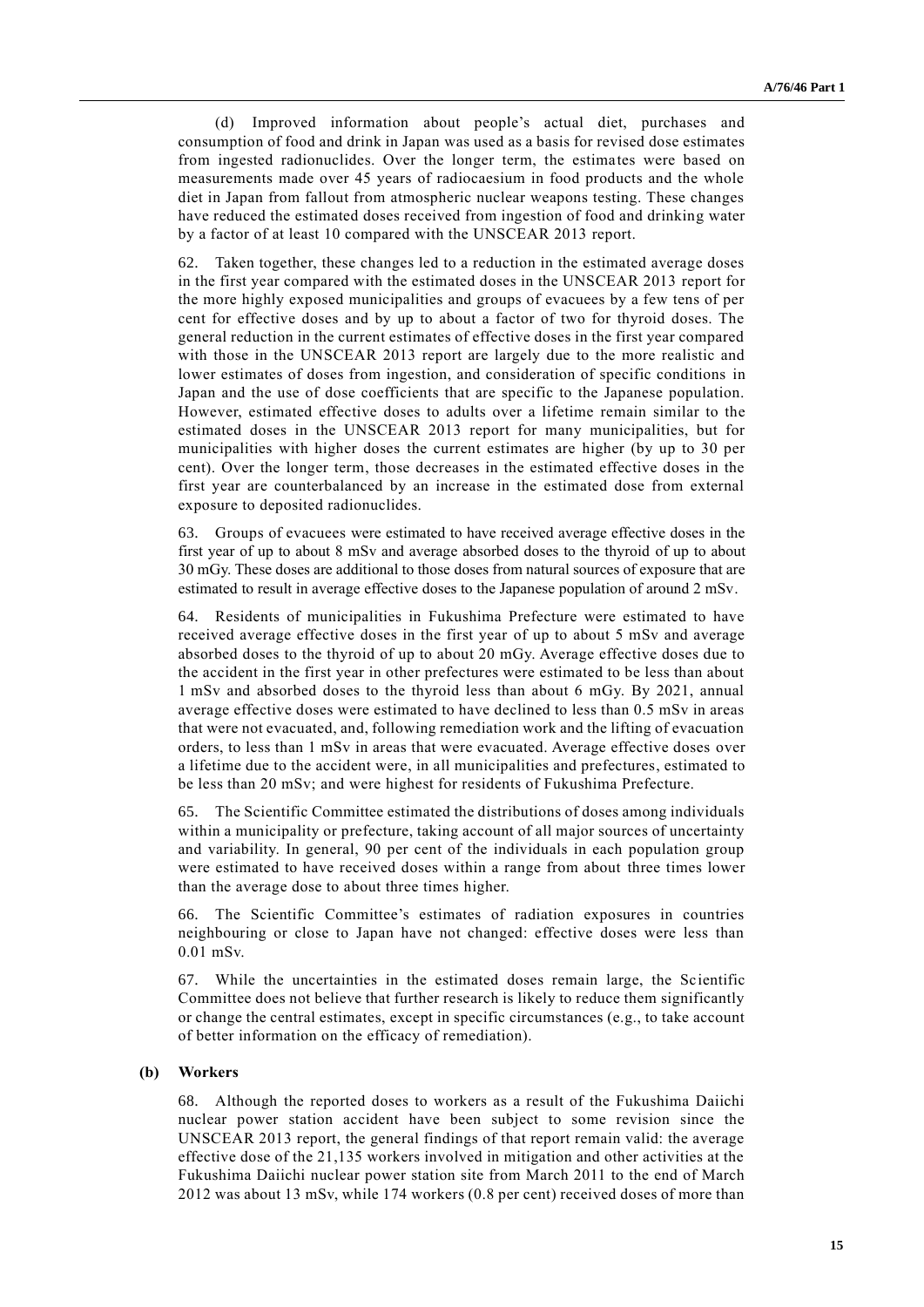100 mSv. Annual effective doses have been considerably lower since April 2012, with average annual effective doses declining from about 6 mSv in the year ending March 2013 to 2.5 mSv in the year ending March 2019, and no individual has received an annual effective dose of more than 50 mSv since April 2013.

69. For the period March–December 2011, 1,757 workers (8.3 per cent) received absorbed doses to the thyroid greater than 100 mGy, with an average dose for this group of 370 mGy, and 13 workers were estimated to have received thyroid doses of 2 Gy or more.

70. A recent re-evaluation of the absorbed doses to the thyroid of the six workers who received the highest doses has revealed that their absorbed doses to the thyroid, estimated using individual-specific measurements of thyroid size, are, with one exception, higher than previously reported (using population average thyroid size), in one case by a factor of almost three. The highest assessed absorbed dose to the thyroid due to internal exposure from inhalation of <sup>131</sup>I is now 32 Gy. However, the Committee believes that the absorbed doses to the thyroid reported in the UNSCEAR 2013 report for the workers as a whole remain valid because there is evidence indicating that the mean thyroid volumes for adults in Japan do not differ significantly from the standard reference values used in dosimetry.

#### **4. Health implications**

71. In the years since the UNSCEAR 2013 report, no adverse health effects among Fukushima residents have been documented that are directly attributable to radiation exposure from the Fukushima Daiichi nuclear power station accident. The updated estimates of doses to members of the public have either decreased or are comparable with the Scientific Committee's previous estimates. The Committee therefore continues to consider that future health effects directly related to radiation exposure are unlikely to be discernible.<sup>14</sup>

72. Although approximately 200 cases of thyroid cancer have been detected by three rounds of screening among exposed children, the Scientific Committee believes that, on the balance of evidence, these cases are not the result of radiation exposure. Rather, their detection is the result of sensitive ultrasound screening procedures which have detected cases of latent disease that would not have been diagnosed in the absence of screening, as has been observed in other populations without any increased radiation exposure. The Committee has assessed the incidence of thyroid cancer tha t could be inferred from the estimated radiation exposures and has concluded that this is not likely to be discernible in any of the age groups considered.

73. While the updated estimated doses to the red bone marrow have not increased, the Scientific Committee's estimate of leukaemia risk per mGy has increased somewhat compared with what was stated in the UNSCEAR 2013 report. However, any increased incidence of leukaemia is still unlikely to be discernible among Fukushima residents of any age. Likewise, the levels of exposure of members of the public have been too low for the Committee to expect discernible increases in the incidence of breast cancer or other solid cancers.

74. There has been no evidence of excess congenital anomalies, stillbirths, preterm deliveries or low birthweights among newborns related to radiation exposure. Increases in the incidence of cardiovascular and metabolic conditions have been observed among adults evacuated following the accident, but they are probably associated with

 $14$  As stated in the UNSCEAR 2013 report (annex A, appendix E), the Committee considers quantitative and qualitative estimates of potential disease outcomes among the exposed populations that may or may not be observable in future disease statistics. For the purpose of this study, the Committee has also used the phrase "no discernible increase" where, although a disease risk in the longer term can be theoretically inferred on the basis of existing risk models, an increased incidence of effects is unlikely in practice to be observed in future disease statistics using currently available methods, because of the combination of the limited size of population exposed and low exposures, i.e., consequences that are small relative to the baseline risk and their uncertainties.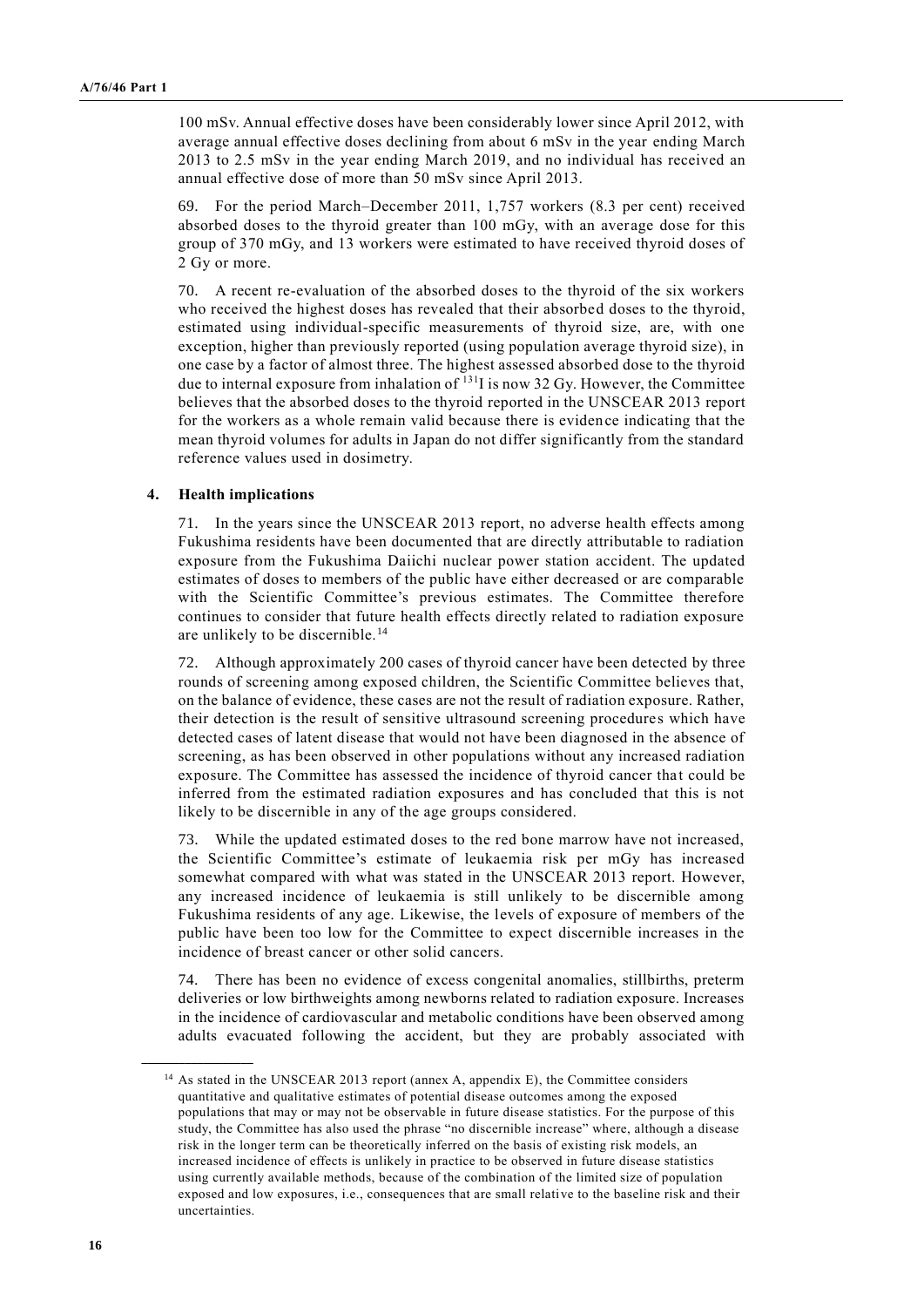concomitant social and lifestyle changes and are not attributable to radiation exposure. Excess psychological distress also occurred in the aftermath of the combined earthquake, tsunami and Fukushima Daiichi nuclear power station accident.

75. The health of the Fukushima Daiichi nuclear power station emergency workers is being monitored in the nuclear emergency workers study sponsored by the Ministry of Health, Labour and Welfare of Japan. The majority of workers received effective doses within the first year of less than 10 mSv, and only a small fraction of workers received effective doses within the first year of 100 mSv or more. Thus, a discernible increase in the incidence of leukaemia or solid cancers is unlikely. Approximately 1,750 workers received absorbed doses to the thyroid greater than 100 mGy, and 13 workers received thyroid doses greater than 2 Gy. Because these thyroid doses were received by adults rather than children, an excess of thyroid cancers in the workers is also unlikely to be discernible.

#### **5. Radiation exposures and effects on non-human biota**

76. The Scientific Committee continues to consider that regional impacts on wildlife populations with a clear causal link to radiation exposure resulting from the Fukushima Daiichi nuclear power station accident is unlikely, although detrimental effects on individual organisms might have been possible. Indeed, various cytogenetic, physiological and morphological (sublethal, individual-level) effects in some plants and animals have been observed in areas of enhanced radiation levels following the Fukushima Daiichi nuclear power station accident, in the absence of any reported wide-scale group impacts. In contrast, substantial population-level impacts on biota were observed following the Chernobyl accident. A few studies have indicated population impacts on selected wildlife groups following the Fukushima accident. However no strong conclusions can be made from these studies, as there is also radiobiological evidence to the contrary, and doubts remain about the robustness of those findings, including uncertainty about reproducibility and control of confounding factors.

# **C. Biological mechanisms relevant for the inference of cancer risks from low-dose and low-dose-rate radiation**

77. Since the establishment of the Scientific Committee in 1955, its mandate has been to undertake broad estimates of the sources of ionizing radiation and its effects on human health and the environment. In  $1973$ , <sup>15</sup> the mandate was expanded to include scientific estimates of radiation risk. These assessments of the Committee provide the scientific foundation used, inter alia, by the relevant agencies of the United Nations system in formulating international standards for the protection of the general public and workers against ionizing radiation. <sup>16</sup> Those standards, in turn, are linked to important legal and regulatory instruments. <sup>17</sup> In its 2012 report to the General Assembly, the Committee considered the attribution of health effects and the inference of risks from radiation exposure, <sup>18</sup> as well as on the uncertainties in risk estimates. The understanding of the biological mechanisms by which radiation-induced effects such as cancer may occur is a relevant element for the inference of radiation risk. This report is intended to synthesize the current knowledge on biological mechanisms of radiation actions at doses mostly in the low to moderate range relevant for cancer risk inference. It is emphasized that this is not a report on radiation effects; in particular, it is not a report on cancers that can be attributed to radiation exposure situations.

<sup>&</sup>lt;sup>15</sup> General Assembly resolution 3154 (XXVIII).

<sup>&</sup>lt;sup>16</sup> The European Atomic Energy Community (Euratom), FAO, IAEA, ILO, the International Maritime Organization, NEA/OECD, PAHO, UNEP and WHO, "Fundamental safety principles: safety fundamentals" (IAEA, Vienna, 2006), para. 1.6.

<sup>17</sup> Ibid., para. 1.5.

<sup>&</sup>lt;sup>18</sup> *Official Records of the General Assembly, Sixty-seventh Session, Supplement No. 46 [\(A/67/46\)](http://undocs.org/A/67/46).*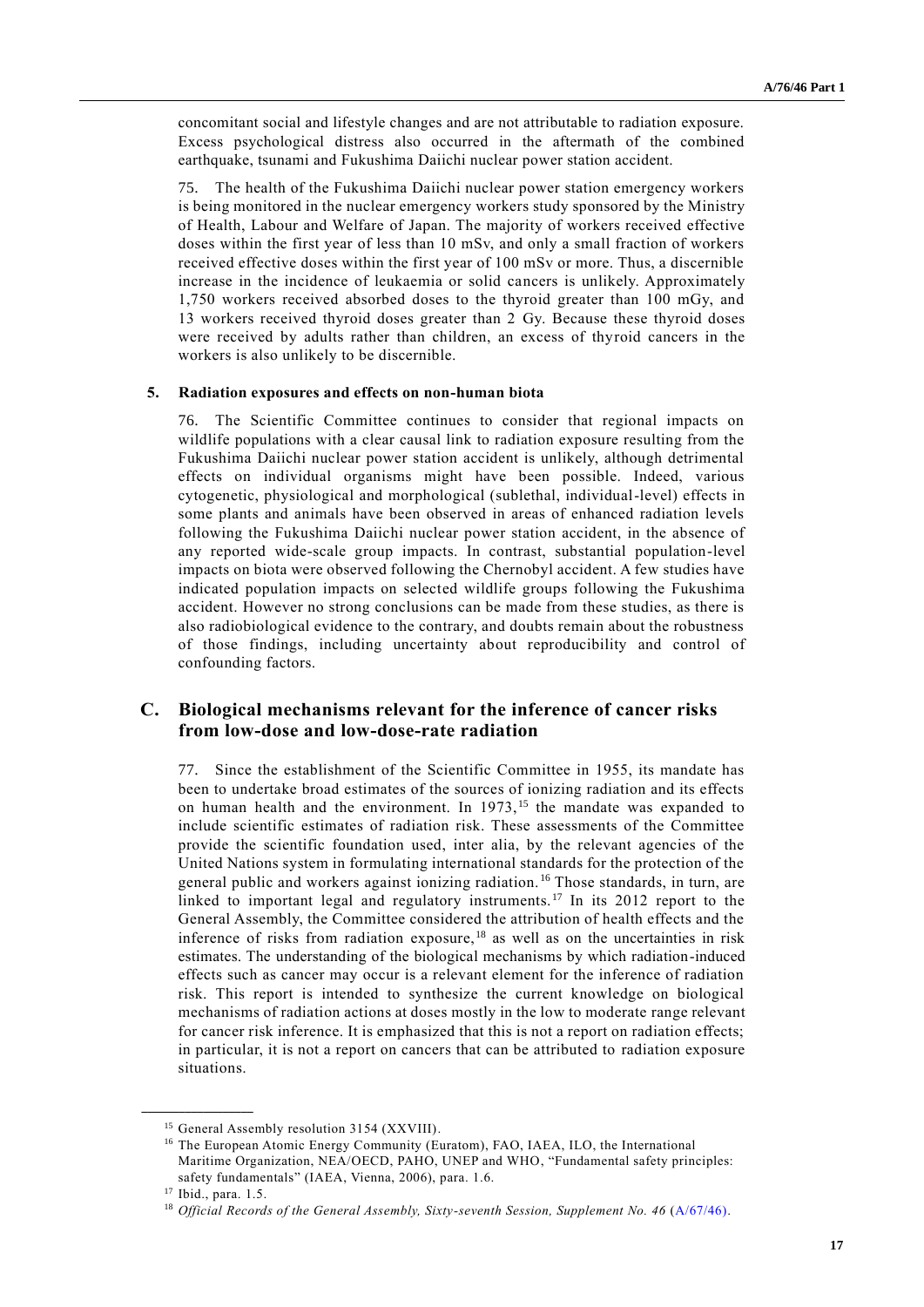78. In its annex on biological mechanisms relevant for the inference of cancer risks from low-dose and low-dose-rate radiation, the Scientific Committee has undertaken a comprehensive evaluation of the biological mechanisms that are considered to contribute to or modulate carcinogenesis following radiation exposure, particularly at low exposure levels (dose of 100 mGy and below for low-linear energy transfer (low-LET) radiation (X- and gamma-rays) and at dose rates of 0.1 mGy/min and below). The understanding of the mechanisms and modulators of carcinogenesis following low-dose and low-dose-rate radiation exposures remains incomplete. An appendix that considers principles and criteria for ensuring the quality of the Committee's reviews of experimental studies of radiation exposure is included, which serves as a companion to the "Principles and criteria for ensuring the quality of the Committee's reviews of epidemiological studies of radiation exposure" (annex A to the UNSCEAR 2017 report).<sup>19</sup>

79. There is very robust and reliable evidence that incomplete, failed or otherwise dysfunctional responses to DNA damage contribute to induced mutation and chromosome damage and thereby affect the occurrence of cancers after exposures at all doses and dose rates studied. These responses relate to: (a) direct damage to DNA; and (b) damage attributable to the generation of reactive oxygen and related species, both of which can contribute to double-strand breaks, complex lesions and effects on mitochondria.

#### 80. The Scientific Committee concluded the following:

(a) There are limited robust data that can be identified at this time that would prompt the need to change the current approach taken for low-dose radiation cancer risk inference as used for radiation protection purposes and in consideration of the allocation of resources in health-care settings, as well as for the purpose of comparison with other risks. The potential contributions of phenomena such as transmissible genomic instability, bystander phenomena, induction of abscopal effects and adaptive response remain unclear. The dose-response relationships for mutations and micronuclei are linear in form in the low-dose region down to at least 50 and 10 mGy low-LET radiation, respectively. Similarly, the dose-response for DNA damage response activation is best represented by a linear form down to 10 mGy low-LET radiation. It is notable that since the Committee's last major evaluation of contributory mechanisms for radiation oncogenesis (UNSCEAR 1993 report), $^{20}$  there have been substantial new data on low-dose and low-dose-rate radiation risk from epidemiological investigations, in particular of occupational and medical cohorts. These studies have added to the epidemiological evidence underpinning low-dose and low-dose-rate cancer risk estimation and are supported by the mechanistic findings in this annex;

(b) There remains good justification for the use of a non-threshold model for risk inference for radiation protection purposes, given the present robust knowledge on the role of mutation and chromosomal aberrations in carcinogenesis. However, there are ways that radiation could act that might lead to a re-evaluation of the use of the Committee's approach to inference of radiation cancer risks. Some experimental animal studies indicate that low-dose and low-dose-rate exposures can shorten lifespan and possibly increase tumour burdens, but others indicate the extension of lifespan and reduced tumour burdens. The Committee also noted that generally, there is insufficient mechanistic understanding of these observations. This situation may be improved if, for example, low-dose exposures were shown consistently and unequivocally to stimulate DNA damage response/repair, or immune responses modulating cancer development; such a consistent evidence base has not been found

<sup>19</sup> *Sources, Effects and Risks of Ionizing Radiation: United Nations Scientific Committee on the Effects of Atomic Radiation 2017 Report to the General Assembly* (United Nations publication, 2018).

<sup>20</sup> *Sources and Effects of Ionizing Radiation: United Nations Scientific Committee on the Effects of Atomic Radiation 1993 Report to the General Assembly* (United Nations publication, 1994), annex E.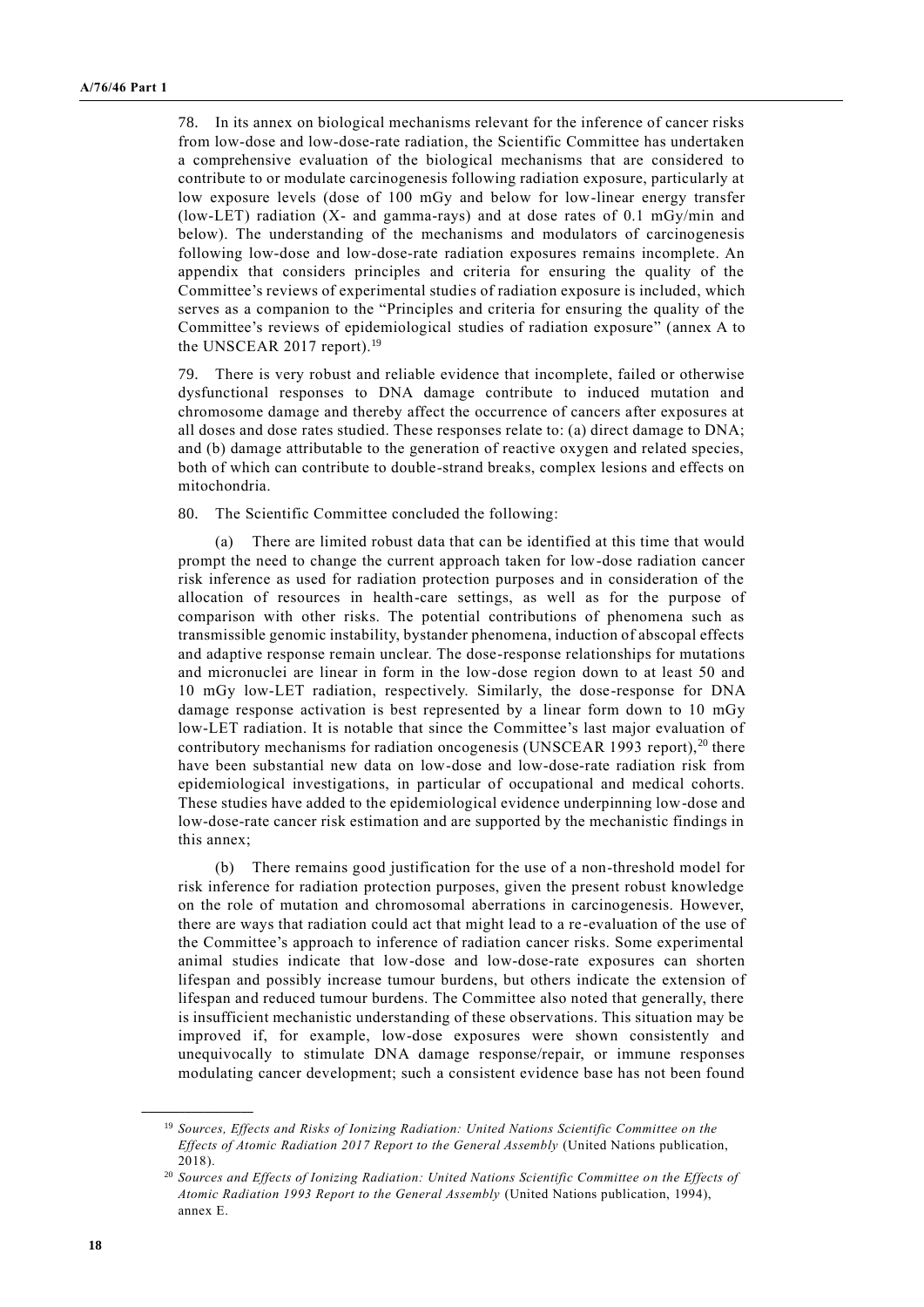in this review. In this case, some elements of risk reduction might have to be taken into consideration alongside the established DNA damage – mutational damage and potential promotional pathways. Other examples where additional evidence would help the assessment of risk include the findings relating to the stimulation of tumour vascularization by low-dose exposures, where there is greater consistency and coherence of the available data. Stimulation of tumour vascularization would be expected to serve to promote tumour development;

(c) There is long-standing evidence that the number of mutational steps required for leukaemia is less than in the case of solid cancers, and this impacts on the time to presentation of leukaemia by comparison with solid cancers.

81. As mentioned above, the implications of the studies on the induction of transmissible genomic instability, bystander effects, abscopal effects and adaptive responses are still not clear. Some studies suggest thresholds for the induction of transmissible genomic instability and bystander effects at around 100 mGy low-LET radiation; if confirmed, this would indicate that the phenomena are not relevant for low-dose cancer risk inference. Adaptive response studies remain without a confirmed mechanistic basis and are of mixed outcome; similarly, studies of samples from persons inhabiting areas with high natural background radiation levels that are interpreted by some as providing evidence for adaptive response are insufficiently coherent to be adopted for risk assessment purposes.

82. Looking to the future, the recommended approach for combining a mechanistic understanding of low-dose radiation carcinogenesis with epidemiological studies is to use mathematical modelling integrating data from experimental systems (e.g., dose-response data for induction of key mutations or epimutations). For this purpose, there exist good multistage model frameworks that have the flexibility to include data on somatic events and germline influences on risk. These approaches may be used to test hypotheses and provide further insights for risk inference. Consideration should be given to the use of adverse outcome pathway approaches, as applied in chemical toxicology and risk assessment, to help define and formalize key mechanistic steps in carcinogenesis following low-dose exposures. In addition, experimental investigations may identify cancer risk indicators that, when validated, could be integrated into epidemiological investigations to improve statistical power or be used for population screening.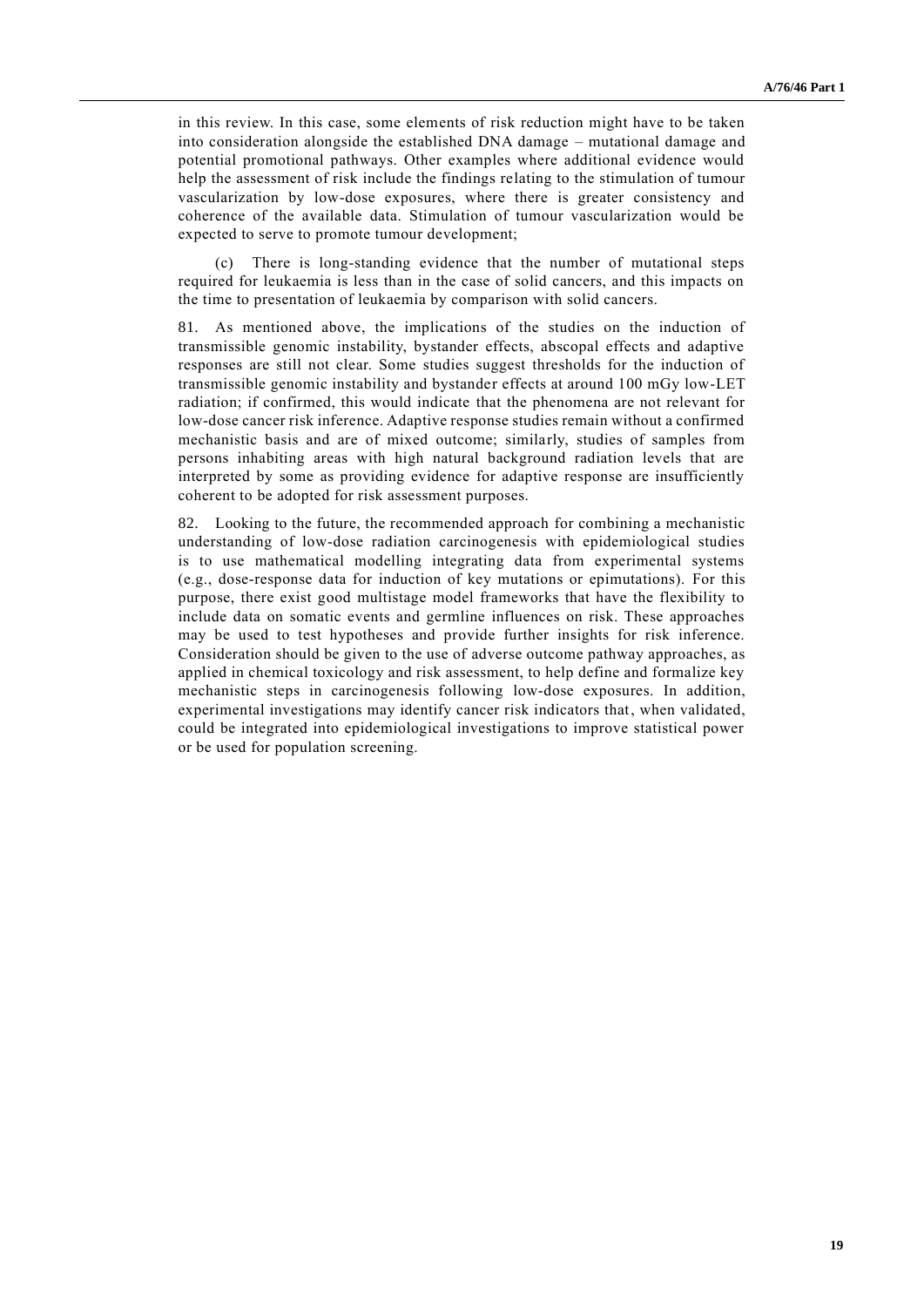# **Appendix I**

**Members of national delegations attending the sixty-fourth to sixty-seventh sessions of the United Nations Scientific Committee on the Effects of Atomic Radiation in the preparation of its scientific reports for 2020**

| Argentina      | A. J. González (Representative), D. Álverez, A. Cánoba,<br>P. Carretto, M. Ermacora, M. di Giorgio                                                                                                                                                                            |
|----------------|-------------------------------------------------------------------------------------------------------------------------------------------------------------------------------------------------------------------------------------------------------------------------------|
| Australia      | G. Hirth (Representative), C. Lawrence, P. Thomas,<br>S. Solomon, A. Wallace                                                                                                                                                                                                  |
| <b>Belarus</b> | A. Razhko (Representative), A. Stazharau (Representative),<br>S. Sychik (Representative), V. Drobyshevskaya,<br>A. Nikalayenka, L. Sheuchuk, V. Ternov                                                                                                                        |
| Belgium        | H. Vanmarcke (Representative), S. Baatout, H. Bosmans,<br>F. Dekkers, H. Engels, F. Jamar, L. Mullenders, H. Slaper,<br>P. Smeesters, P. Willems                                                                                                                              |
| <b>Brazil</b>  | L. Vasconcellos de Sá (Representative), D. de Souza Santos                                                                                                                                                                                                                    |
| Canada         | J. Chen (Representative), P. Thompson (Representative),<br>J. Burtt, D. Bracken Chambers, P. Demers, J. Gaskin, R. Lane,<br>K. Sauvé, R. Wilkins                                                                                                                              |
| China          | S. Liu (Representative), Z. Pan (Representative), L. Chen,<br>L. Dong, T. Fang, D. Huang, Z. Lei, Y. Li, X. Lin, J. Liu,<br>L. Liu, S. Liu, J. Mao, G. Song, Q. Sun, X. Xia, M. Xu, S. Xu,<br>D. Yang, F. Yang, L. Yuan, X. Wu, G. Zhou, P. Zhou                              |
| Egypt          | M.A.M. Gomaa (Representative), W. M. Badawy<br>(Representative), T. M. Morsi                                                                                                                                                                                                  |
| Finland        | S. Salomaa (Representative), A. Auvinen, E. Salminen                                                                                                                                                                                                                          |
| France         | L. Lebaron-Jacobs (Representative), J.-R. Jourdain<br>(Representative), Y. Billarand, V. Blideanu, J.-M. Bordy,<br>S. Candéias, I. Clairand, J. Guillevic, C. Huet, A. Isambert,<br>D. Klokov, D. Laurier, K. Leuraud, F. Ménétrier,<br>S. Roch-Lefevre, M. Tirmarche         |
| Germany        | A. Friedl (Representative), P. Jacob (Representative),<br>S. Baechler, A. Böttger, L. Brualla, C. Engelhardt, C. Fournier,<br>K. Gehrcke, U. Gerstmann, T. Jung, M. Kreuzer, R. Michel,<br>W.-U. Müller, C. Murith, W. Rühm, L. Walsh, W. Weiss,<br>D. Wollschlaeger, H. Zeeb |
| India          | A. Vinod Kumar (Representative), K. S. Pradeepkumar<br>(Representative), B. Das, A. Ghosh                                                                                                                                                                                     |
| Indonesia      | N. R. Hidayati (Representative), E. Hiswara (Representative),<br>D. H. Nugroho, T.B.M. Permata, H. Prasetio, N. Rahajeng                                                                                                                                                      |
| Japan          | M. Akashi (Representative), T. Nakano (Representative),<br>K. Akahane, S. Akiba, R. Kanda, I. Kawaguchi, K. Kodama,<br>M. Kowatari, K. Ozasa, S. Saigusa, K. Tani, H. Yasuda,<br>Y. Yonekura, S. Yoshinaga                                                                    |
| Mexico         | J. Aguirre Gómez (Representative), M. Cuecuecha Juárez                                                                                                                                                                                                                        |
| Pakistan       | R. A. Khan (Representative)                                                                                                                                                                                                                                                   |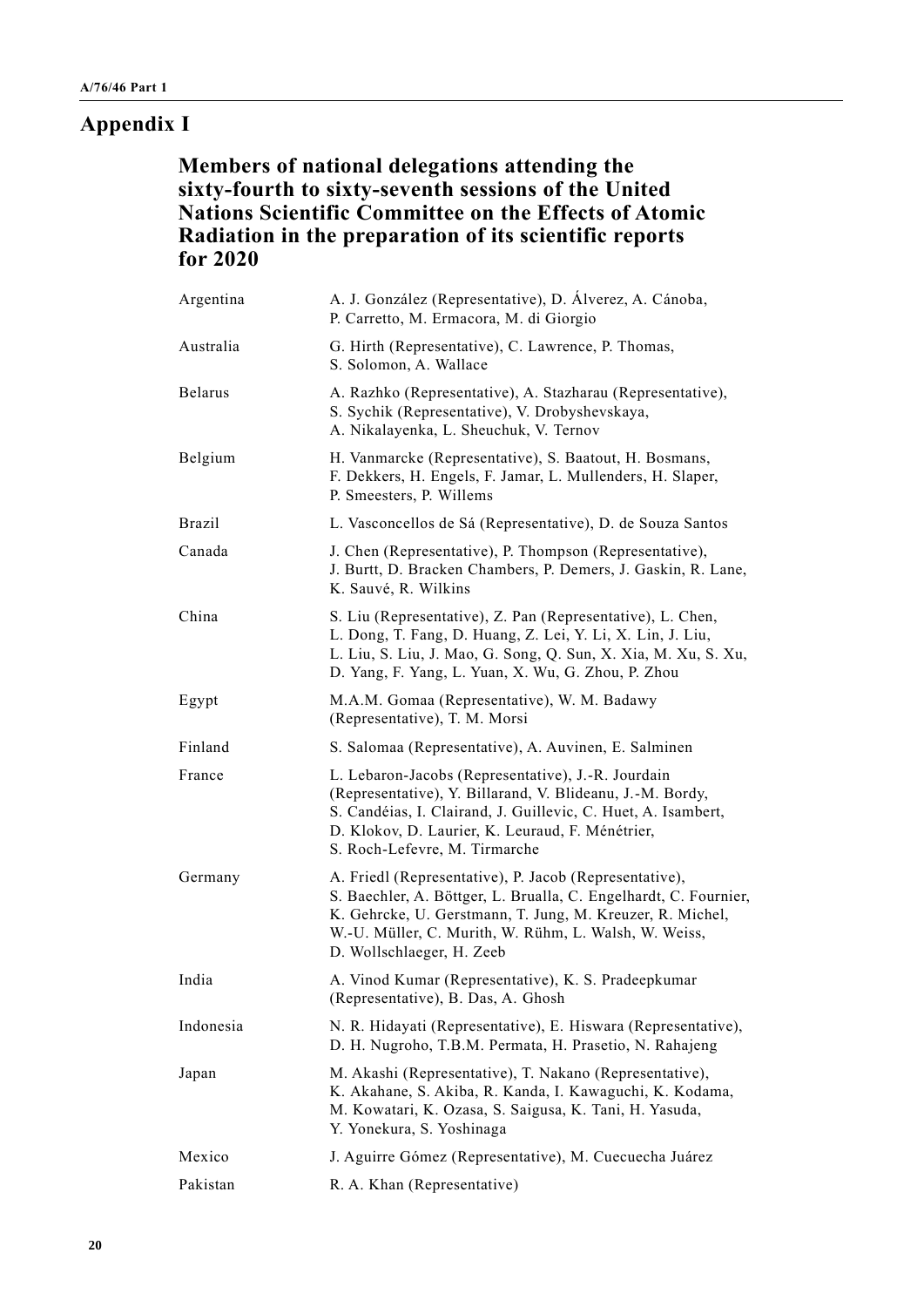| Peru                                                       | A. Lachos Dávila (Representative), B. García Gutérrez                                                                                                                                                                                      |
|------------------------------------------------------------|--------------------------------------------------------------------------------------------------------------------------------------------------------------------------------------------------------------------------------------------|
| Poland                                                     | M. Waligórski (Representative), L. Dobrzyński, M. Janiak,<br>M. Kruszewski, P. Olko                                                                                                                                                        |
| Republic of Korea                                          | H. S. Kim (Representative), B. S. Lee (Representative), J. Jang,<br>K.-W. Jang, M.-S. Jeong, J. K. Kang, B. S. Kim, J.-I. Kim,<br>J. K. Lee, R. Lee, E. K. Paik, S. W. Seo, K. M. Seong, M. C.<br>Song                                     |
| Russian Federation                                         | A. Akleev (Representative), T. Azizova, S. Geraskin,<br>S. Fesenko, D. Ilyasov, V. Ivanov, L. Karpikova, S. Kiselev,<br>A. Koterov, A. Kryshev, E. Melikhova, S. Mikheenko,<br>S. Romanov, S. Shinkarev, R. Takhauov, V. Usoltsev, V. Uyba |
| Slovakia                                                   | L. Auxtová (Representative), M. Berčíková, A. Durecová,<br>K. Petrová, L. Tomášek                                                                                                                                                          |
| Spain                                                      | A. M. Hernández Álvarez (Representative), M. J.<br>Muñoz González (Representative), C. Álvarez García,<br>M. T. Macías Domínguez, J. C. Mora Cañadas,<br>E. Vañó Carruana                                                                  |
| Sudan                                                      | R.O.A. Alfaki (Representative), E.H.O. Bashier<br>(Representative), N. M. Hassan                                                                                                                                                           |
| Sweden                                                     | E. Forssell-Aronsson (Representative), I. Lund<br>(Representative), A. Almén, P. Hofvander, A. Wojcik                                                                                                                                      |
| Ukraine                                                    | D. Bazyka (Representative), V. Chumak, N. Gudzenko                                                                                                                                                                                         |
| United Kingdom of<br>Great Britain and<br>Northern Ireland | S. Bouffler (Representative), A. Bexon, R. Wakeford, W. Zhang                                                                                                                                                                              |
| United States of<br>America                                | V. Holahan (Representative), A. Ansari, W. Bolch, H. Grogan,<br>N. Harley, B. Napier, D. Pawel, G. Woloschak                                                                                                                               |